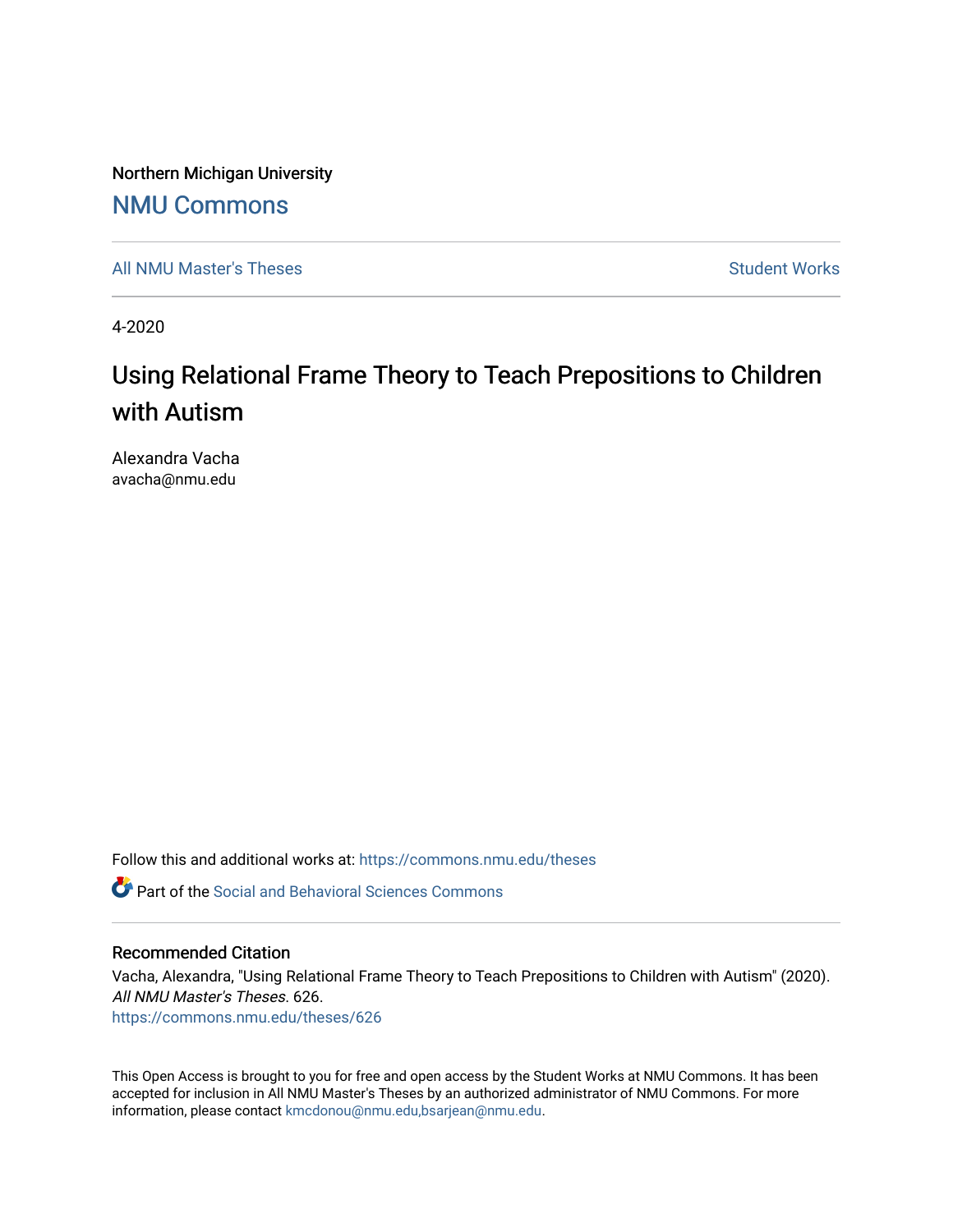## USING RELATIONAL FRAME THEORY TO TEACH PREPOSITIONS TO CHILDREN WITH AUTISM

By

Alexandra Helen Vacha

## THESIS

Submitted to Northern Michigan University In partial fulfillment of the requirements For the degree of

#### MASTER OF SCIENCE

Office of Graduate Education and Research

April 2020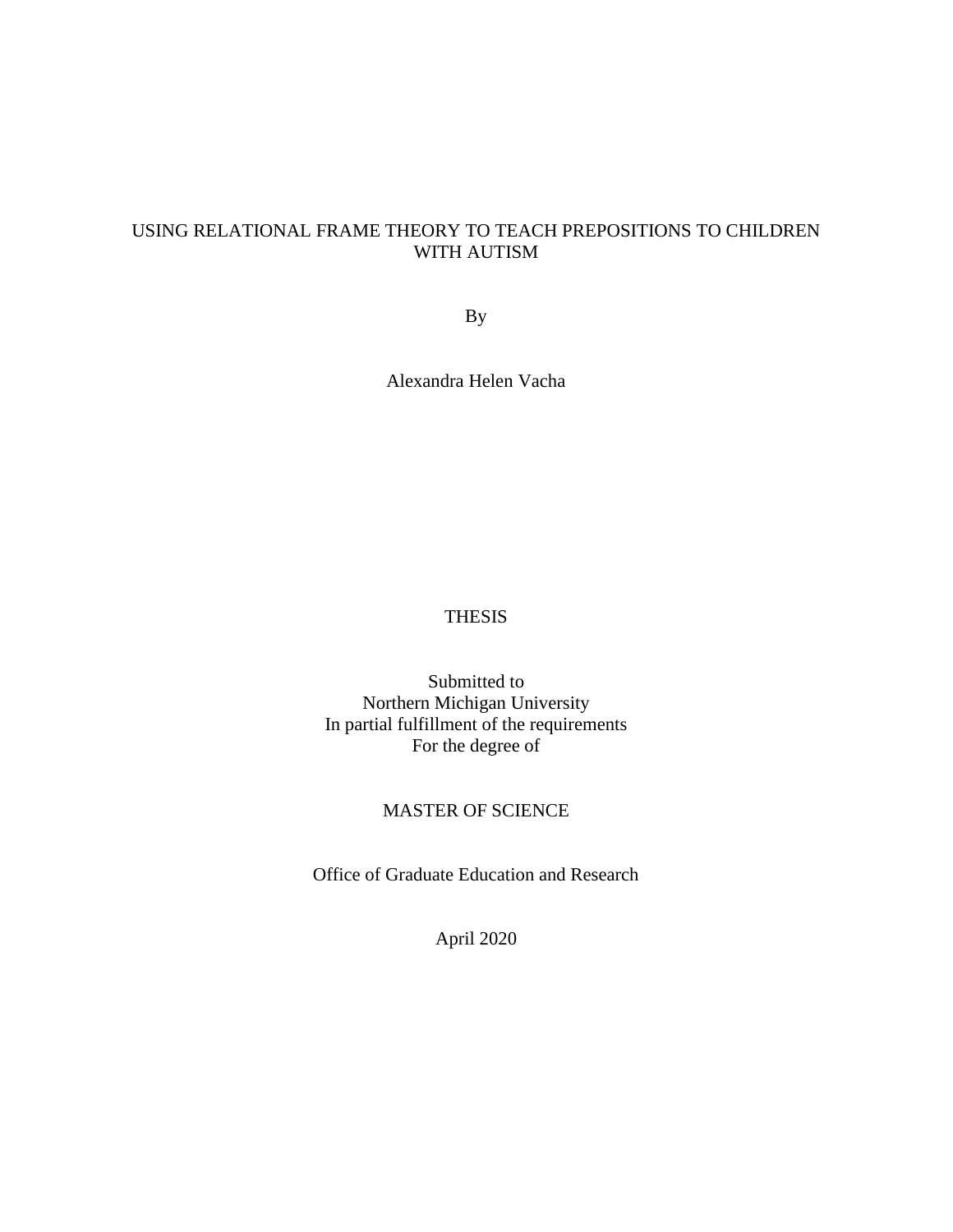## SIGNATURE APPROVAL FORM

## USING RELATIONAL FRAME THEORY TO TEACH PREPOSITIONS TO CHILDREN WITH AUTISM

This thesis by Alexandra H. Vacha is recommended for approval by the student's Thesis Committee and Department Head in the Department of Psychological Science and by the Dean of Graduate Education and Research.

| Committee Chair: Dr. Jacob Daar | Date |
|---------------------------------|------|
|                                 |      |
| First Reader: Ashley Shayter    | Date |
| Second Reader: Dr. Seth Whiting | Date |
| Department Head: Dr. Adam Prus  | Date |
| Dr. Lisa Schade Eckert          | Date |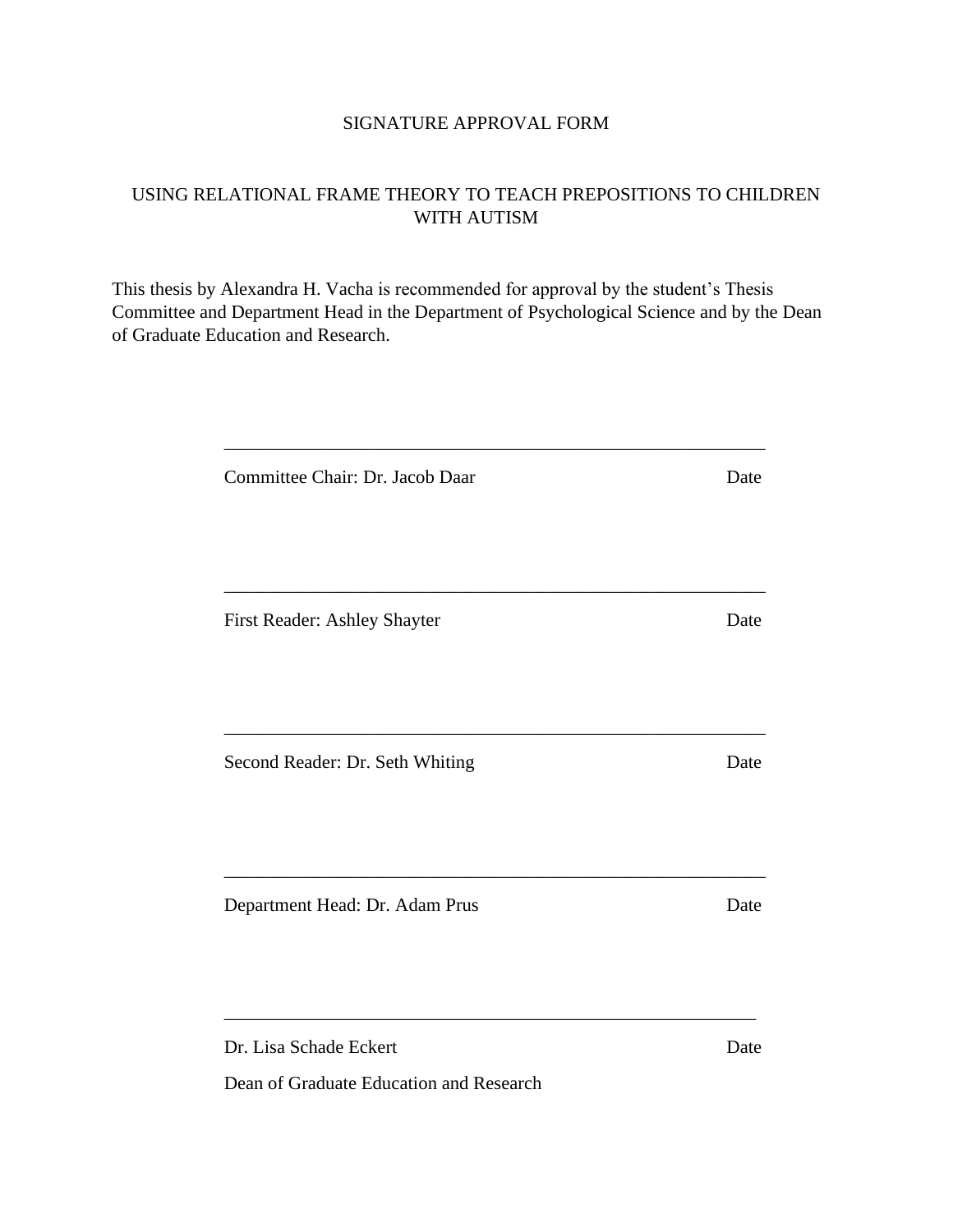#### ABSTRACT

## USING RELATIONAL FRAME THEORY TO TEACH PREPOSITIONS TO CHILDREN WITH AUTISM

By

#### Alexandra Helen Vacha

Children with autism often demonstrate deficits with the use of pragmatic language, including prepositions. Training methods such as direct instruction have been successfully used to train prepositions, but often do not demonstrate generalization of the skill, nor use of the skill when applied to arbitrary stimuli. The present study evaluated the efficacy of using a relational training method adapted from the PEAK-Transformation module to teach the non-arbitrary and arbitrary use of prepositions "close" and "far" to three children with autism. Participants 1 and 2 were able to demonstrate the non-arbitrary, receptive use of both close and far during training, while participant 3 was able to demonstrate and generalize the non-arbitrary use of close (far needed additional training). Additionally, the first participant demonstrated the arbitrary use of close and far following the implementation of arbitrary training, as well as demonstrated the ability to make combinatorially entailed relations between the arbitrary stimuli. The results from this study indicate that relational training as adapted from the PEAK-Transformation module is effective at training non-arbitrary and arbitrary applications of the prepositions close and far.

*Keywords:* relational training, prepositions, spatial, close and far, arbitrary, combinatorially entailed relations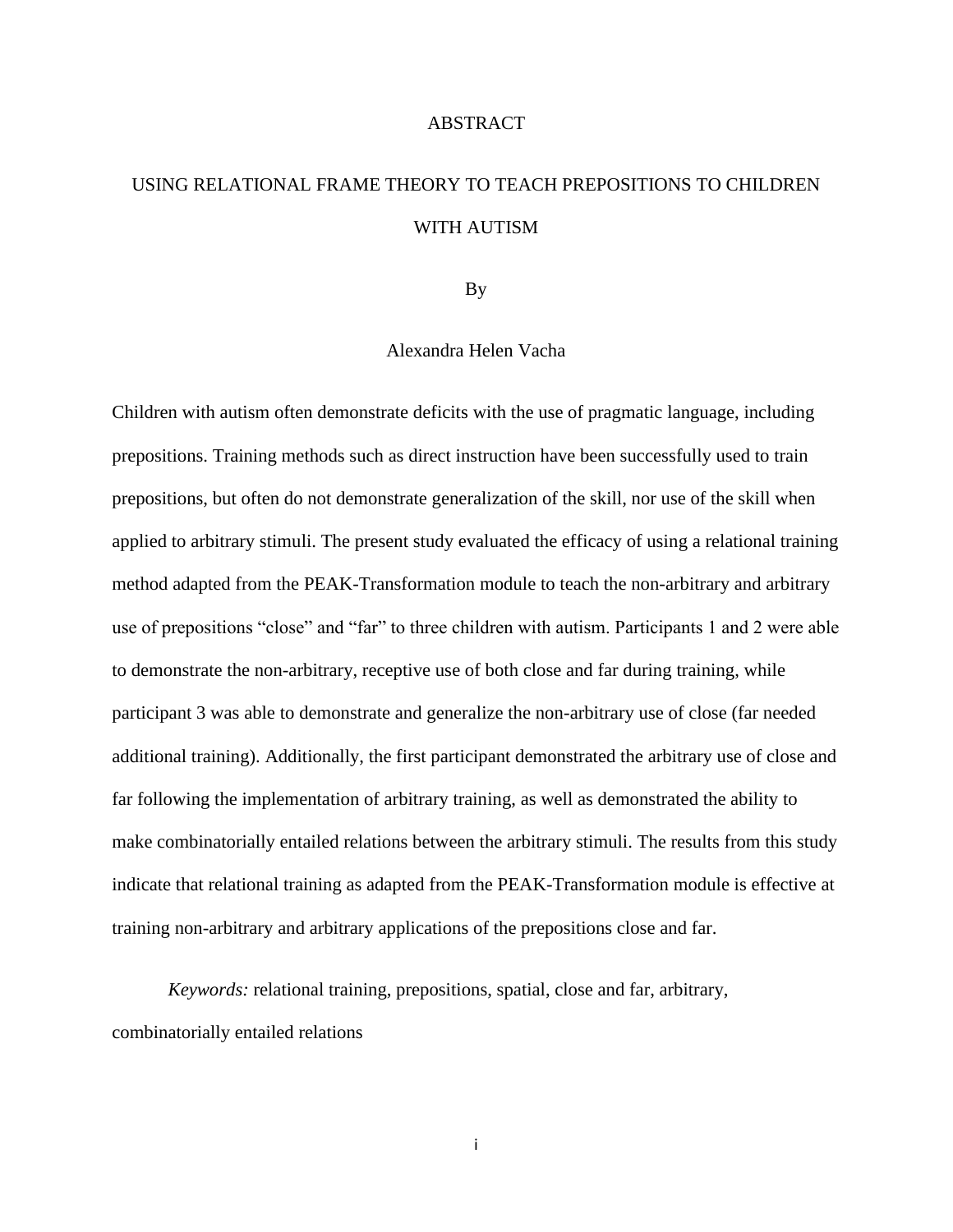#### ACKNOWLEDGEMENTS

The author wishes to thank her thesis advisor, Dr. Jacob Daar, for his advice and guidance throughout the duration of this project, as well as her committee members, Professor Ashley Shayter and Dr. Seth Whiting, for their support. The author also wishes to thank her research assistants; this study would not have been able to occur without their aid in implementing the program. Finally, the author would like to thank her supervisor, Victoria Mattson for providing supervision through the duration of this research.

This thesis follows the format prescribed by the Northern Michigan University (NMU) Office of Graduate Education and Research's *Guide to the Preparation of Theses*, the seventh edition of the *Publication Manual of the American Psychological Association*, and the Department of Psychological Science.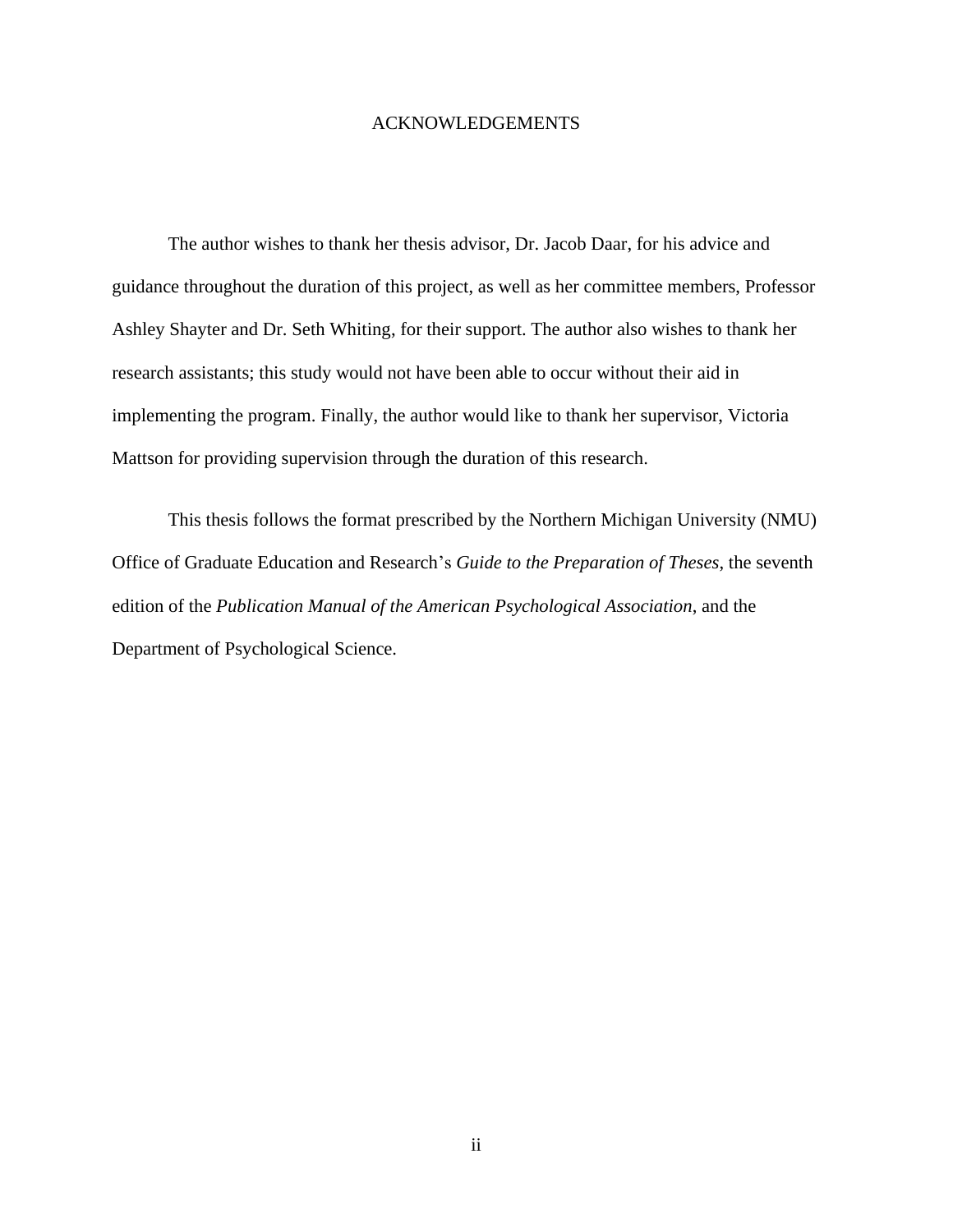## TABLE OF CONTENTS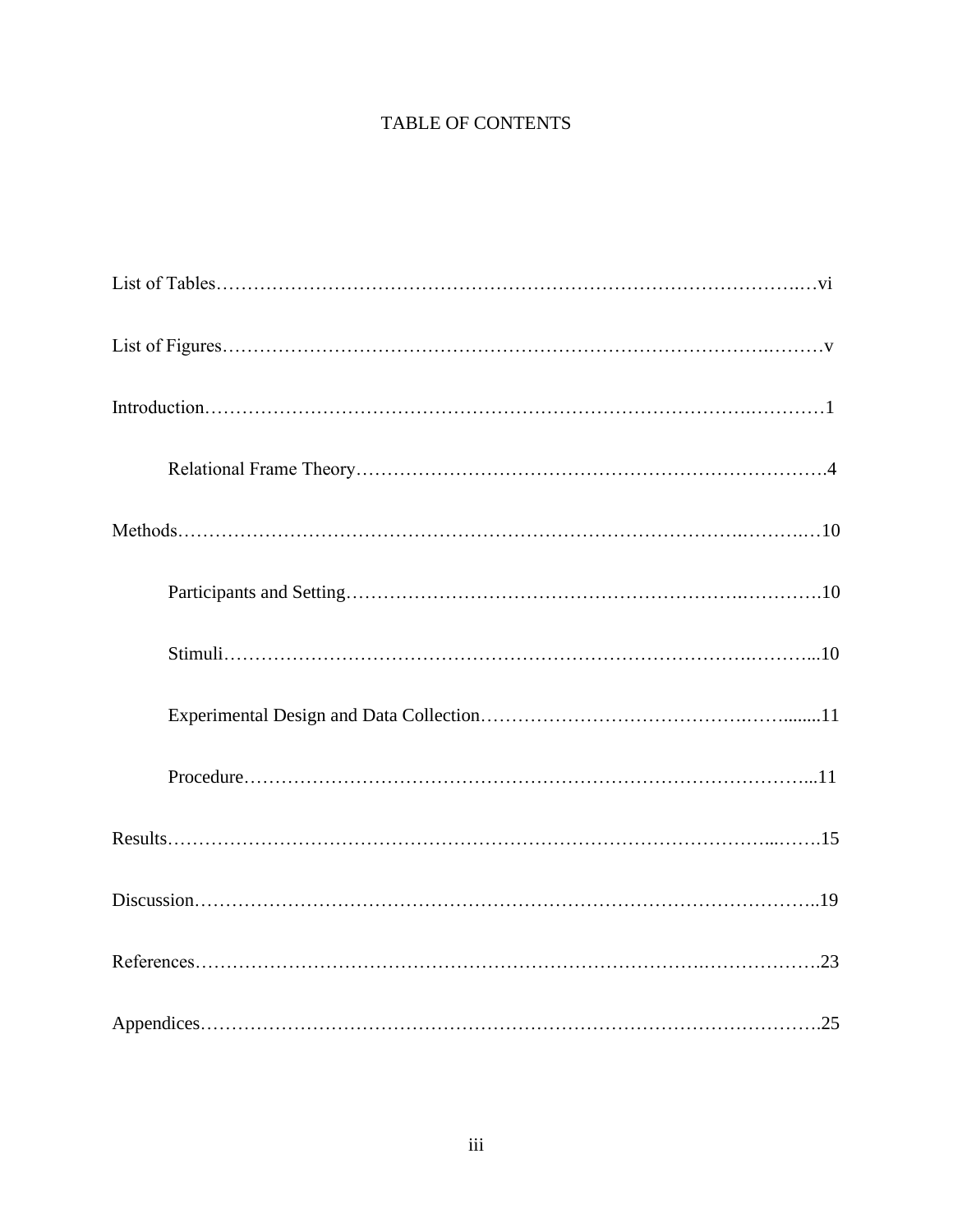## LIST OF TABLES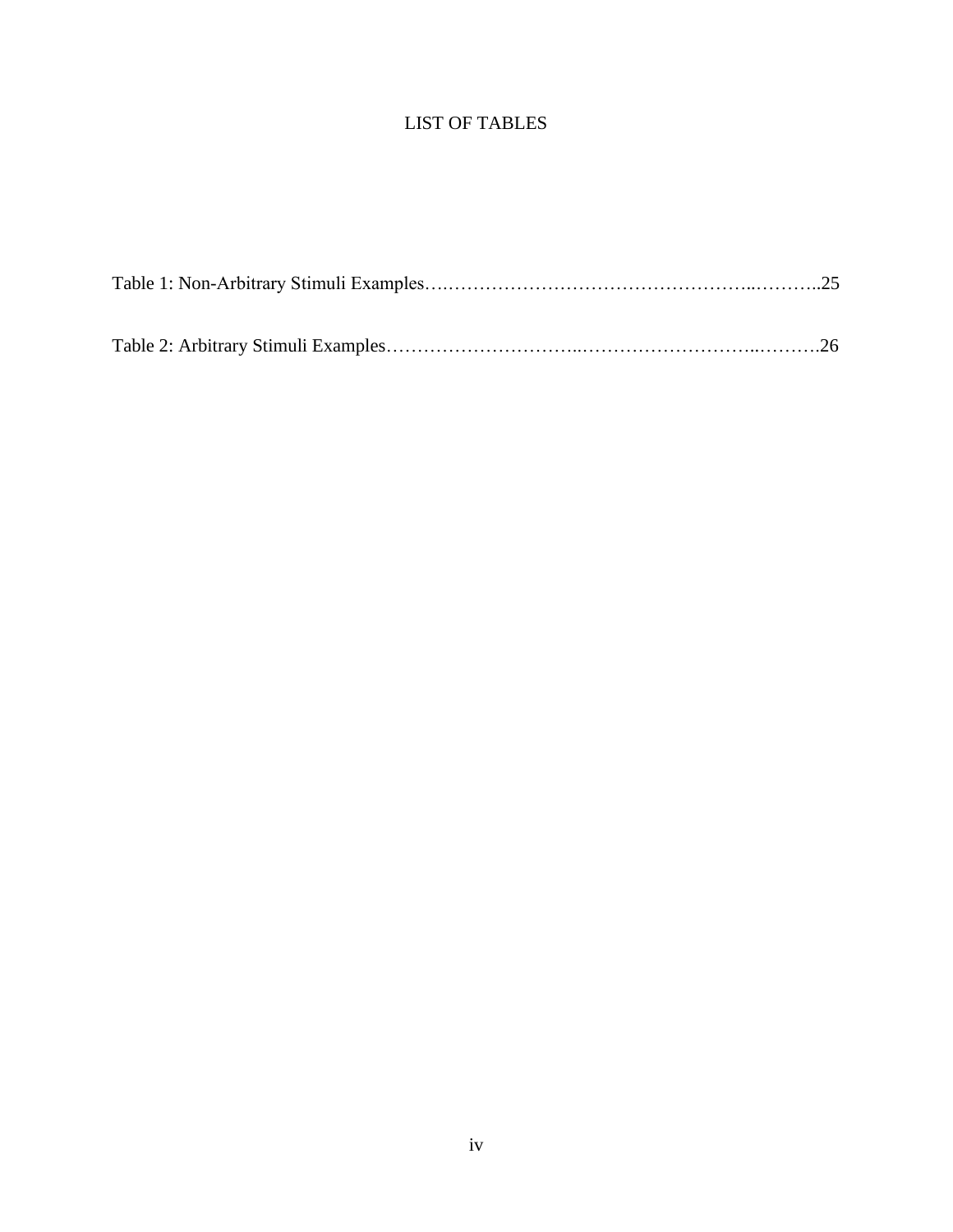## LIST OF FIGURES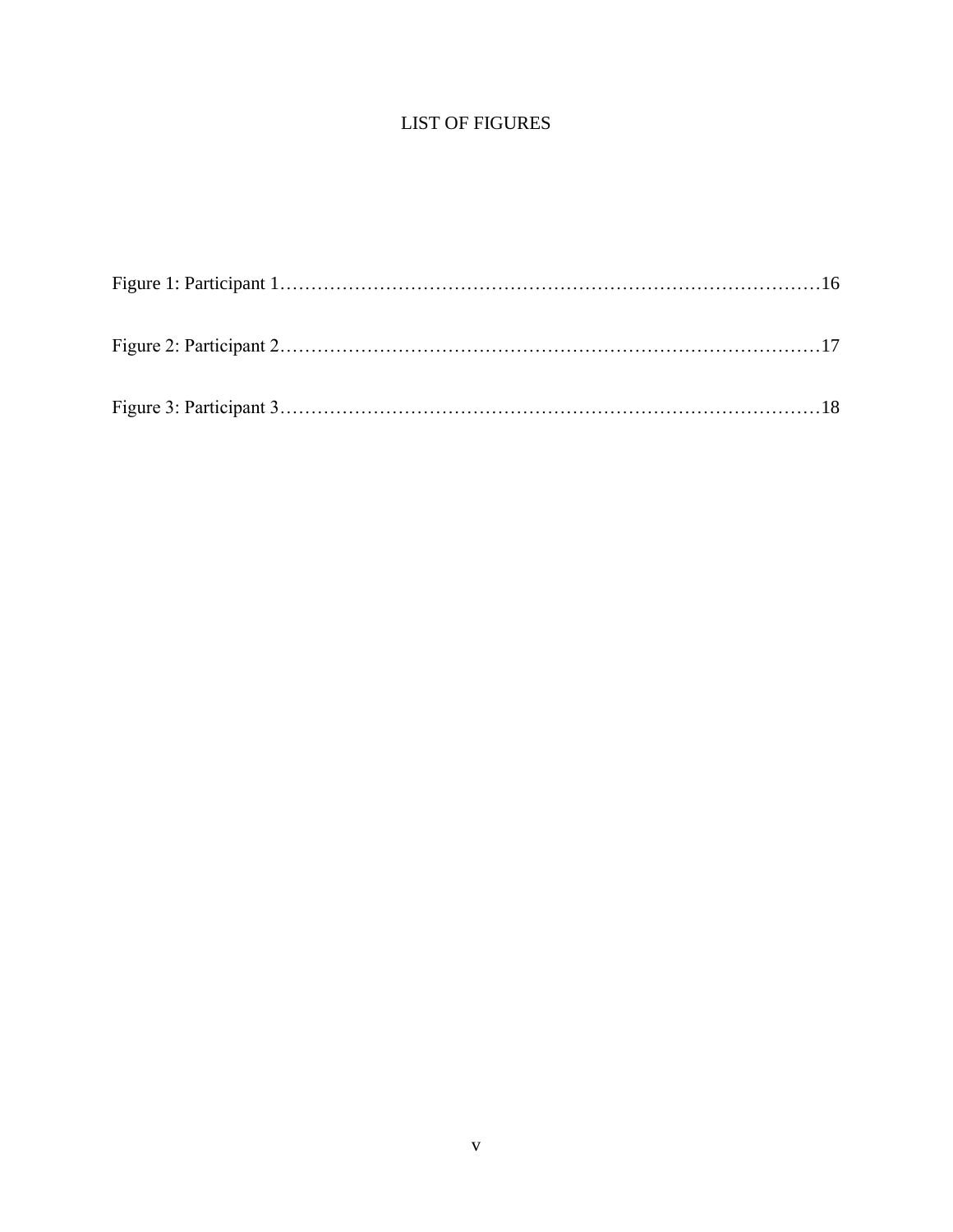#### **Introduction**

As of 2016, Autism Spectrum Disorder (ASD) is increasing in prevalence; one in 54 children in the United States are diagnosed with ASD (Maenner et al., 2020). Diagnostic criteria as described in the DSM-5 for ASD include communication deficits, and often includes repetitive, perseverative, or otherwise inappropriate behaviors within different social contexts (American Psychiatric Association, 2013). Each of these can negatively affect interpersonal relationships among peers and other individuals. To address communication barriers, inappropriate behaviors, and teach adaptive behaviors to increase the quality of life for children with ASD, behavioral interventions are chosen as the form of treatment as a majority of evidence for best practices support these interventions (Anagnostou et al., 2014).

Among communication deficits with individuals with ASD, language deficits are often present with individuals who are lower-functioning. These generally include different pragmatic language deficits such as using correct words for the appropriate context, as well as exhibiting behaviors such as gestures or body language, around social or emotional aspects of language (Philofsky et al., 2007). One common deficit in pragmatic language is the use of prepositions. Prepositions are a necessary feature of communication as they describe the relationships such as temporal, or most often, spatial relations between an object and the other words of a sentence (Lindstromberg, 2010, pp. 15). For example, take the sentence 'The ball is *in* the box.' The word *in* allows us to know the location of the ball in relation to the box.

One reason individuals with the diagnosis struggle with this type of language may be due to problems with joint attention. Joint attention is one of the earliest signs of ASD and involves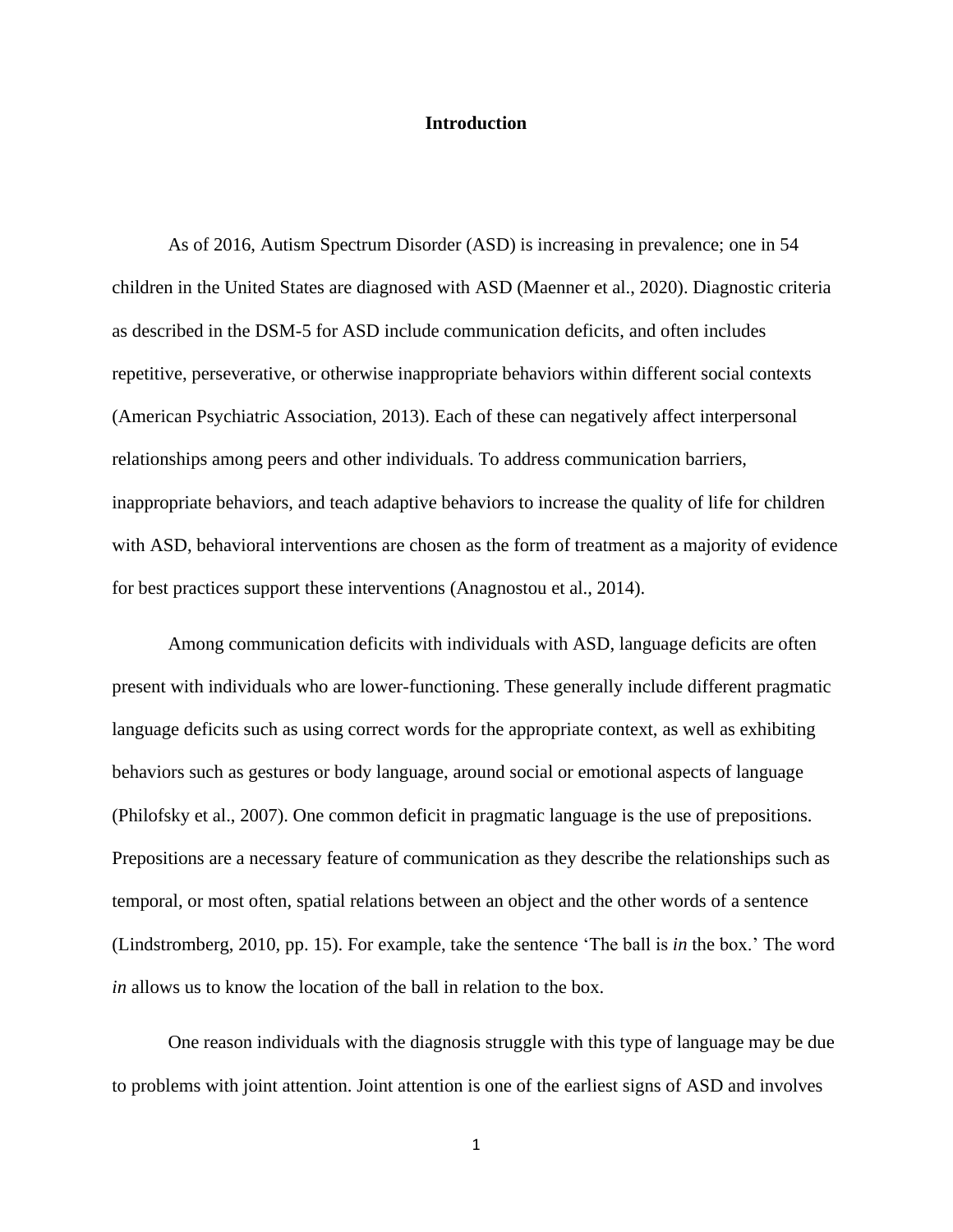responding to multiple stimuli, usually a person and an object. Joint attention is similar to relational responding, further described below. This may support the use of programming based on Relational Frame Theory to effectively address teaching the skill of preposition use.

There have been some behavior analytic approaches to teaching prepositions to individuals with autism that have been successful. Using a multiple baseline across behaviors design, Hicks et al., (2015) examined the effect of direct instruction on expressive use and receptive responding of prepositions during probes and generalization, as well as whether correct preposition use was maintained following the intervention. The results of this study demonstrated that through the intervention, the individuals were able to learn and correctly use prepositions, and the results were maintained for 8 weeks after the intervention had ceased. During generalization, however, it was possible that individuals incidentally learned the correct responses due to instruction within a group setting.

Also using direct instruction, Hicks et al., (2016) taught prepositions to a small group of children with the deficit. An instruction was given, followed by a response, and the response was recorded on a data collection sheet. The targeted response was the correct use of the prepositions listed on the data sheet. Reinforcement was provided for all correct responses. Error Correction was provided during the testing phase of the intervention. When an incorrect response was provided, the correct answer was remodeled, and no reinforcement was given. While it was found that this method taught prepositions to individuals with this language deficit, it did not test for generalization nor did it provide direct teaching to an individual.

In another study, three students with moderate intellectual disabilities were participants involving "computer-based video self-modeling" as a form of multiple exemplar training used to train 3 pairs of prepositions (Mechling and Hunnicut, 2011). This study used a multiple probe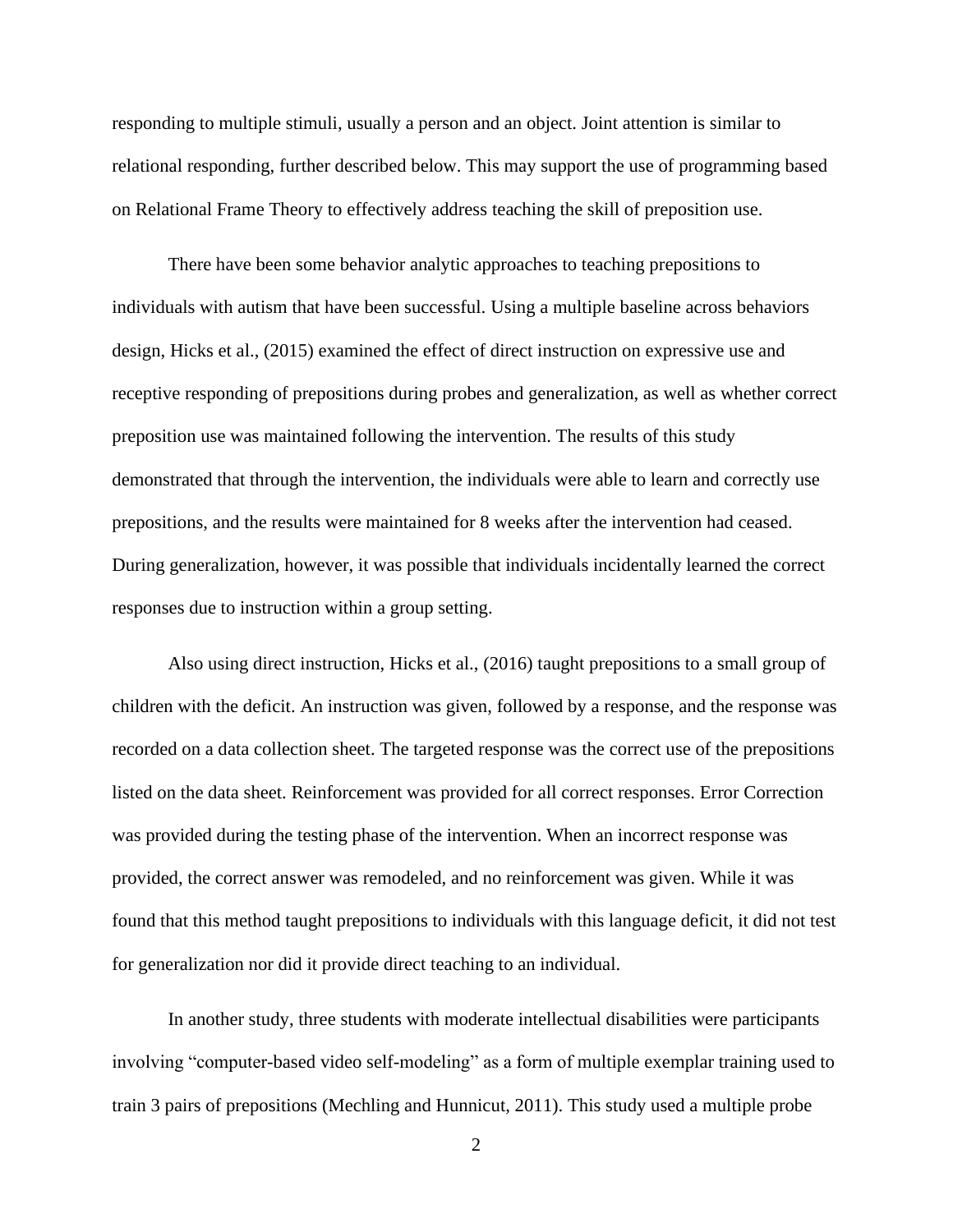design to test for generalization of positioning one's self and/or objects to the given preposition prior to and following the self-modeling training. The study demonstrated that the students were able to receptively select images in relation to the prepositions, but were unable to generalize at mastery level (80% accuracy) due to the lack of transfer of stimulus control to the novel examples. With only using 3 exemplars for each pair of prepositions, it is possible that the training of even more exemplars may be required to generalize to other stimuli.

Sailor and Taman (1972) studied the acquisition of preposition usage with three children with both autism and speech deficits. To teach the correct usage of in or on, two training conditions were used: one condition with what was referred to as ambiguous stimuli (i.e., the same stimuli for both in and on) and one condition with non-ambiguous stimuli (i.e., different stimuli for in and on). Two of the three participants began with the ambiguous condition while the third began with the non-ambiguous condition. Each of the participants went back and forth between the conditions so that they could experience each of them twice. The results demonstrated that correct usage of in and on occurred only under the non-ambiguous conditions, however starting training under the non-ambiguous demonstrated potential to increase correct responses under the ambiguous condition (Sailor & Taman, 1972). The correct usage under the non-ambiguous condition also may suggest positive results when utilizing multiple exemplar training to teach preposition usage through Relational Frame Theory.

While each of these studies above have successfully taught certain prepositions to individuals with autism, each of them had limitations relating to responding to others in a group setting, lack of generalization, and/or not using multiple exemplars. Having programs in which the individual is not responding within a group setting, as well as programming based in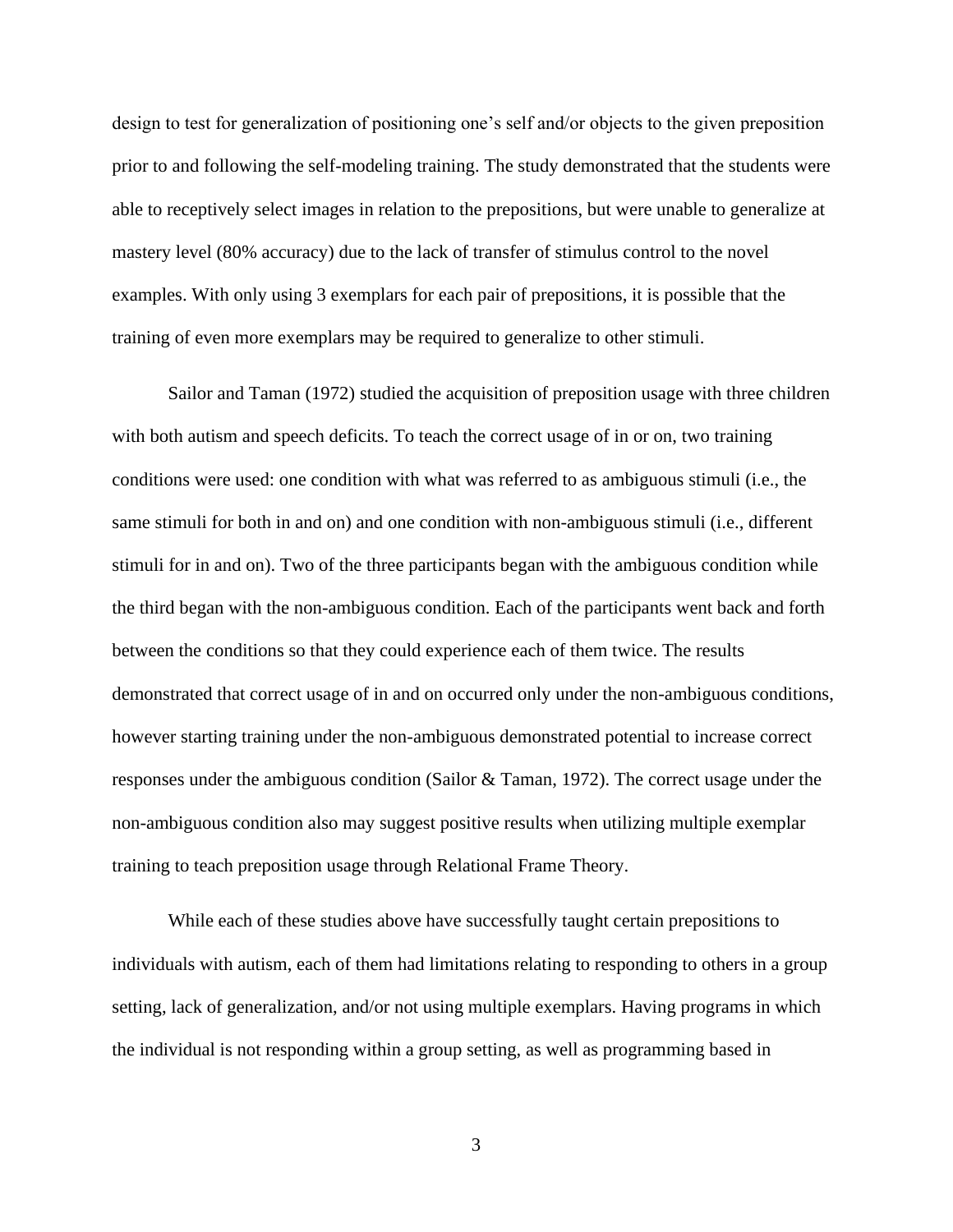relational frame theory, which aids in generalization and utilizes multiple exemplar training, may be successful in addressing the listed limitations.

#### **Relational Frame Theory**

Relational frame theory (RFT) expanded upon stimulus equivalence theory founded by Murray Sidman (Hayes et al., 2001). In both stimulus equivalence theory and RFT, an individual can be directly taught relations and derive relations (i.e, make relations in which the individual has not been directly trained to make). For example, one can be taught to pick the image of a cat when shown the written word cat, and following this training if the individual selected the word cat when presented with the picture of a cat, selecting the word cat would be derived. Because prepositions include all different types of relationships between stimuli, relational frame theory is necessary to address them.

The above example with the stimulus class of cat demonstrates symmetry within stimulus equivalence theory. Through RFT, stimuli either are mutually (between two relations) or combinatorially entailed (between multiple relations), rather than being symmetrical: greater than entails less than, or less than entails greater than. For mutual entailment, this would be if B

 $> A$  then A < B. For combinatorial entailment, it would be if A  $> B$  > C, then C < B < A. To use the example from before, if the ball is *in* the box, one would not also say the box is *in* the ball. Mutual entailment for this relation would be the box is *on* or *over* the ball.

Prepositions are an example of complex language. Relational frame theory says that we learn complex language by using multiple examples to directly train formal (non-arbitrary or physical properties) relations of stimuli (i.e., multiple exemplar training) and then derive similar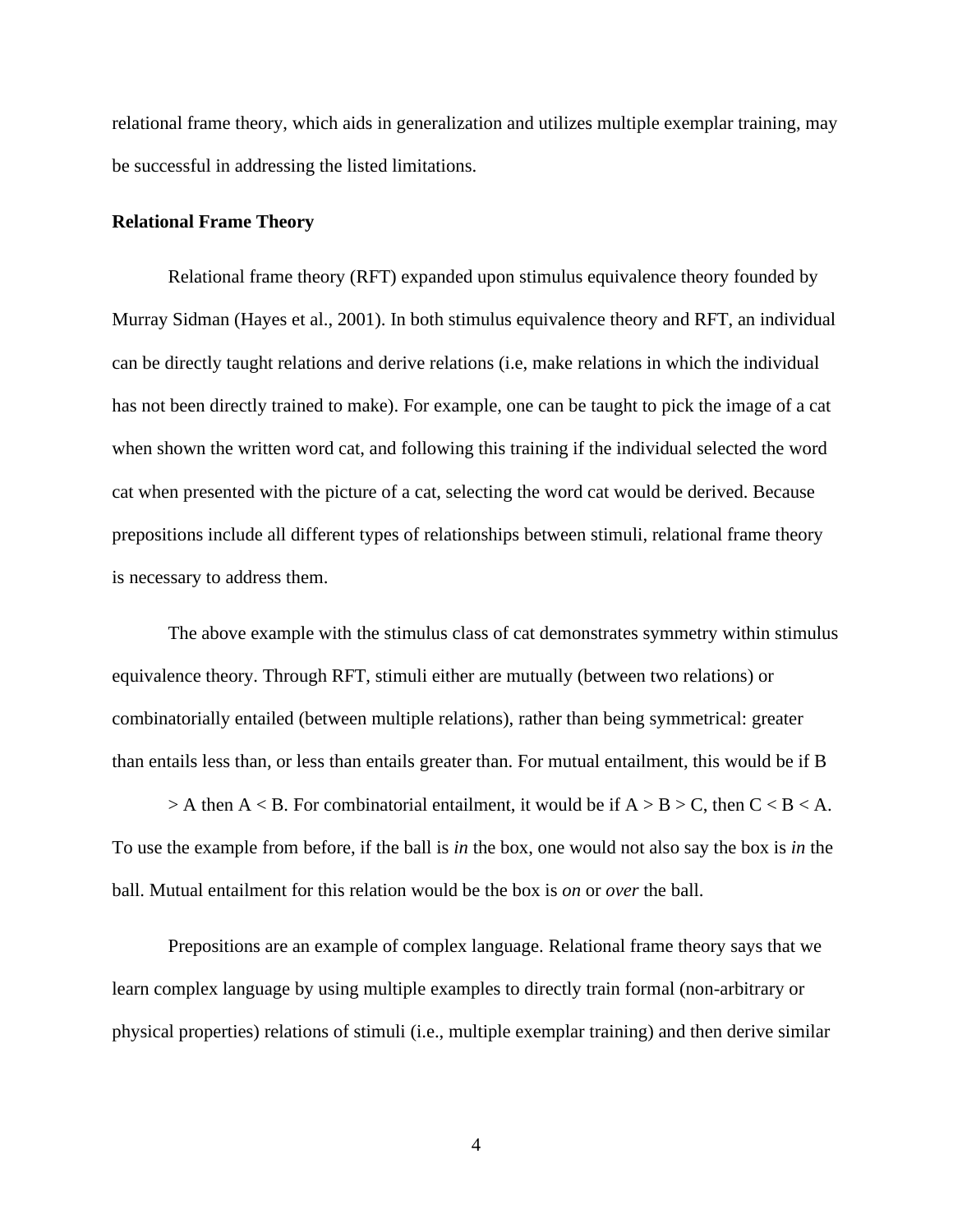relations to arbitrary stimuli (properties that aren't immediately apparent). This is called arbitrarily applicable relational responding (Hayes et al., 2001).

Prepositions are usually first taught directly in a receptive manner. Children are often instructed by their parents or others to place an object on a surface or to grab an object that is under, below, in, or on something. A child may also be told to go closer to or farther from an individual or object. For example, if a child and their parent are walking somewhere and there is a crowd, the parent might instruct the child to walk closer to them (the parent). Eventually, these same prepositions are used in an expressive manner and take on arbitrary features, which is seen when using metaphors, a prime example of arbitrarily applicable relational responding as well as an example of the use of pragmatic language.

Within metaphors are two key features: contextual relations  $(C_{rel})$ , which signify which frame we are using, and the contextual function  $(C<sub>func</sub>)$ , the function of the relation. An example of this would be the closeness of family relatives. They are not physically close, but close may describe the arbitrary distance between generations, or even the emotional distance between individuals. Close in this example would be the  $C_{rel}$ , signifying the spatial relational frame. The Cfunc would be applying the arbitrary function of close to the family member, because of the abstract concept of generational or emotional distance.

Along with the spatial frame, there are 7 other frames in which relations are made: coordination (same), opposition (opposite), distinction (different), comparison (quantitative, more than/less than), hierarchical (relation that only goes in one direction; professor>teachers assistant>student), temporal (time), conditionality and causality (if/then), and deictic (perspective taking: I-you, here-there, close-far, now-then).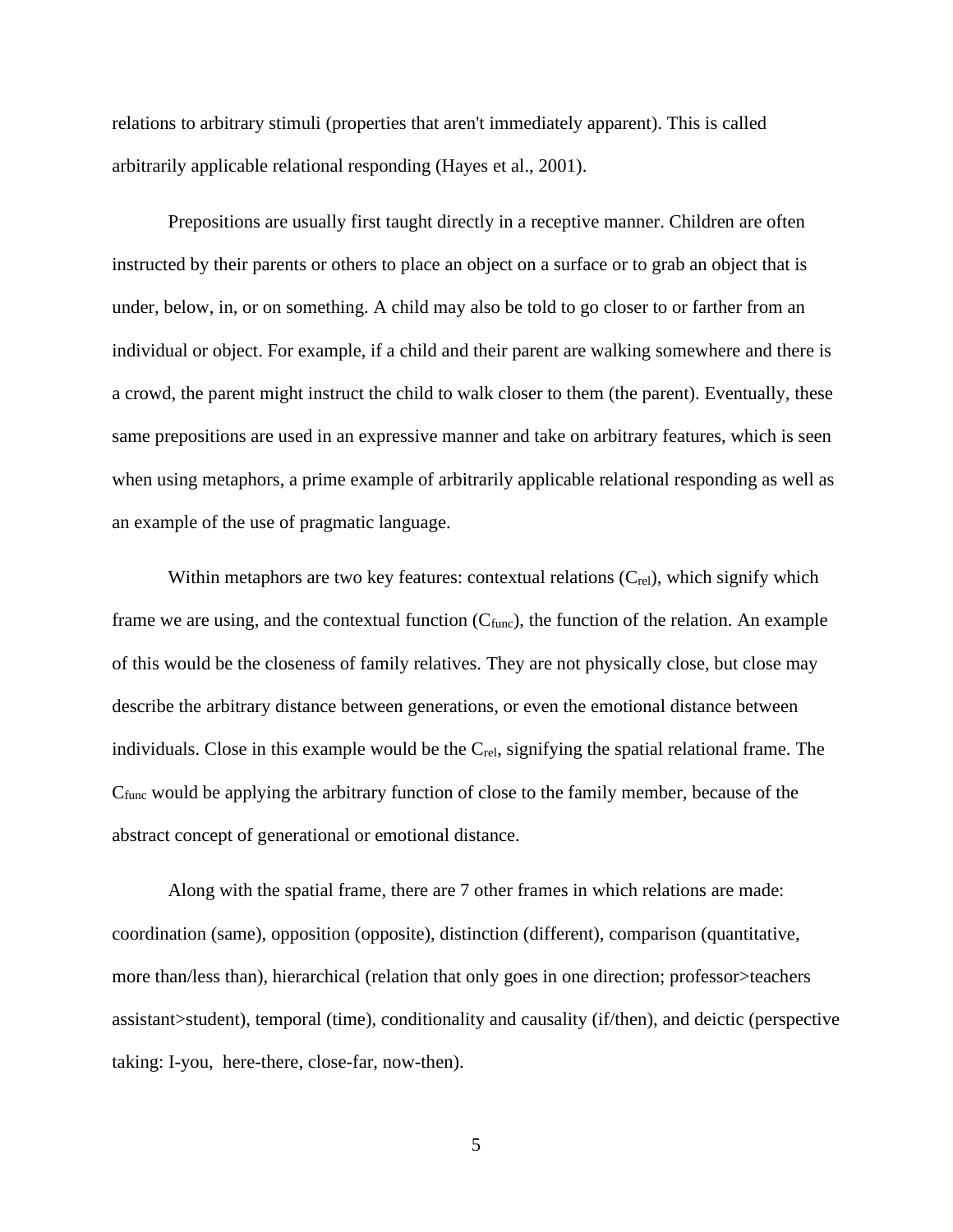When making these relations between stimuli, a process called the transformation of stimulus function occurs. This is when the function of stimuli change based on the relation of that stimulus to the other stimuli. So for example, If A is opposite of B and A is paired with a punisher, B may become a reinforcer. This reinforcing function was not transferred from another stimulus but rather transformed because A and B did not have the same function to start. Through this we are able to make all kinds of relations between arbitrary stimuli.

Relational frame theory has been used to train basic language skills, for example, 'WH' questions, as seen in a study by Daar et al. (2015), who used the Promoting Emergence of Advanced Knowledge (PEAK) Relational Training System to teach 'WH' questions to children with autism. This study was conducted in multiple phases, first using programs from the Equivalence module to teach sameness between community helpers, locations, and activities, then followed by a program from the Transformation module to teach word to noun-word associations. The results demonstrated that the participants were able to correctly answer the whquestions only after training the wh-question word with the noun-words, which demonstrates derived relational responding due to no reinforcement or feedback being provided for the correct answers.

Something to consider is the relations for non-arbitrary or arbitrary stimuli are not always from a single frame. Deictic relations often occur with spatial and temporal relations. The spatial and deictic frames often accompany each other because the location of stimuli frequently depends on the location of the individual in relation to the particular stimuli. If two people were sitting in a room, an object may be close to one person but far from the other. If one person is asked which item is closer (or farther), their answers may be different. This is also the case for the temporal frame. For example, if holding a dual-sided picture card to an individual, what the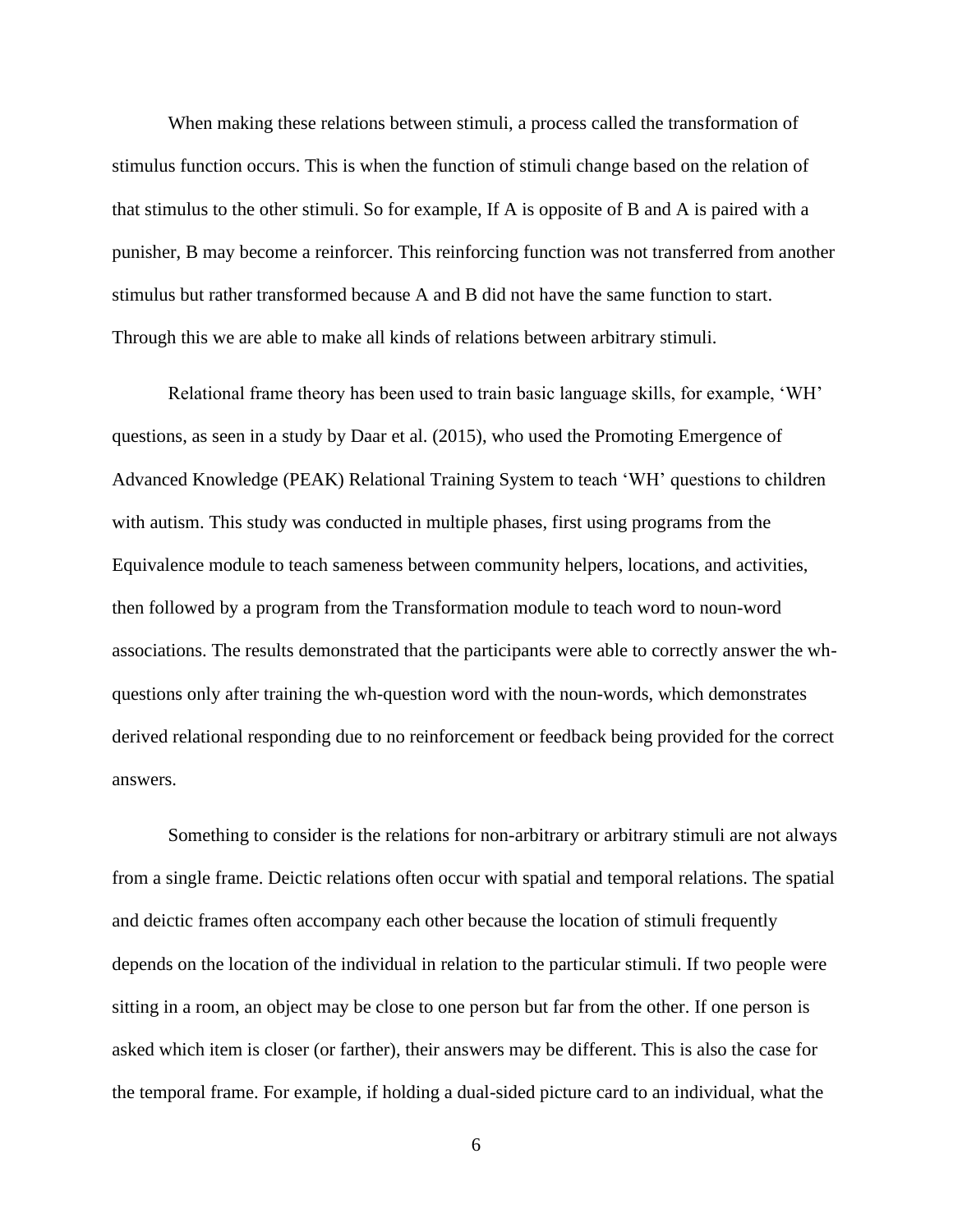person holding the card sees first will be different from what the other individual sees first, assuming that the two images are different.

For the reasons listed above, spatial and temporal relations are usually studied along with the deictic frame. Montoya-Rodriguez et al. (2017) conducted a literature review analyzing 26 empirical and 8 non-empirical studies from 2001 through 2015 utilizing interventions based around RFT to establish deictic repertoires. The studies examined range from the basic establishment of deictic relations for children with autism (or other developmental delays) using multiple exemplar training (e.g., Gilroy et al., 2015), to more complex studies involving the hierarchical frame and aspects of Acceptance and Commitment Therapy (ACT) to regulate one's own behavior with typically developing individuals (e.g., Luciano et al., 2011; Foody et al., 2013). Montoya-Rodriguez et al. (2017) found that there is an increasing number of empirical studies supporting the RFT approach to training deictic relations, however most studies are with typically-developing individuals leaving a need for studies addressing its application to atypically developing individuals.

Within the literature of using an RFT approach with atypically developing children are a number of studies utilizing procedures found in the PEAK Relational Training system, including Daar et al. (2015), mentioned above. This training system is geared toward individuals with autism, and the Transformation Module exclusively focuses on teaching the different relational frames described above (Dixon, 2016).

A number of studies have successfully demonstrated training relational frames with children with autism using the PEAK: Transformation module. Belisle et al. (2016) used programs from the PEAK Transformation module to examine the I-YOU deictic frame with children with autism. Conducted in multiple phases with intermittent probes for derived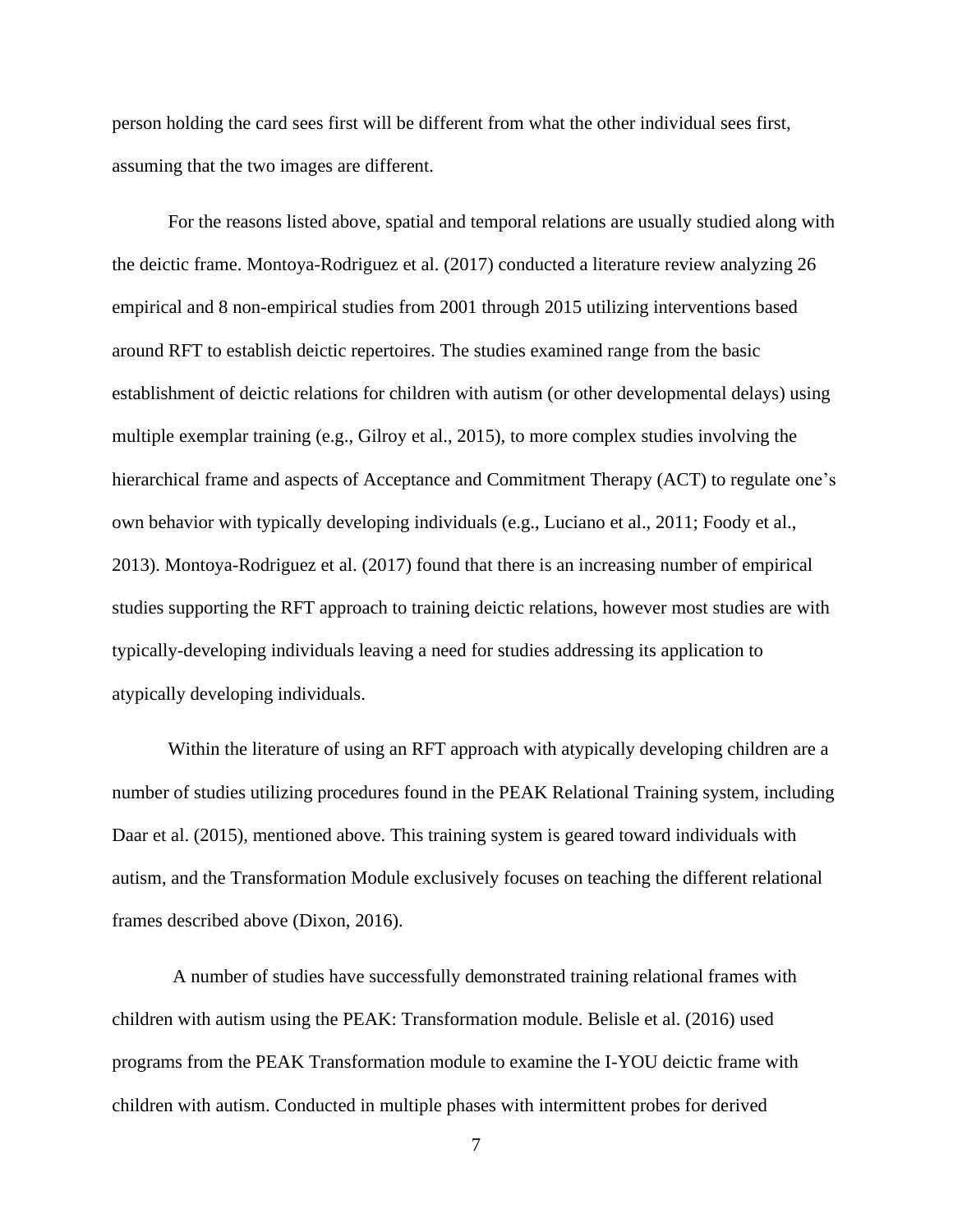emergence, Belisle et al. (2016) trained and tested the regular I-YOU perspective, followed by the single reversal (e.g., if I were you and you were me). The results determined that the skill was supported as generalized operant behavior rather than stimulus generalization, as the stimuli were not formally similar, suggesting that this programming is effective in teaching this perspective taking skill.

Barron et al. (2018) evaluated the efficacy of relational training procedures from the for teaching single reversals of "here-there" and "then-later", using programs from the PEAK Transformation module. Barron et al. (2018) first trained then-later and here-there, then single reversals (if then was later and later was then, etc.), and then tested for the transformation of stimulus function. This study found these relational training procedures to be effective in teaching children with autism these perspective taking skills, and supports the use of programming with the PEAK Transformation module.

Belisle et al. (2019) conducted two experiments evaluating procedures within the PEAK Transformation Module. The first experiment trained and tested bigger/smaller and faster/slower using different sets of 3 stimuli (each stimulus labeled either A, B, or C within the set), and probed throughout for the transformation of stimulus function. The results of this study demonstrated the untrained emergence of combinatorially entailed relations. The second experiment addressed a limitation in the first experiment, stimulus A was always bigger, and stimulus C was always smaller (or faster/slower depending on the skill taught), by using sets of 5 stimuli (labeled A, B, C, D, or E) for the same program. The results for this second experiment replicated those of the first, and the study overall demonstrated that establishing comparative relations with both 3 and 5 member classes using relational training can lead to untrained emergence of combinatorial entailed relations for children with autism.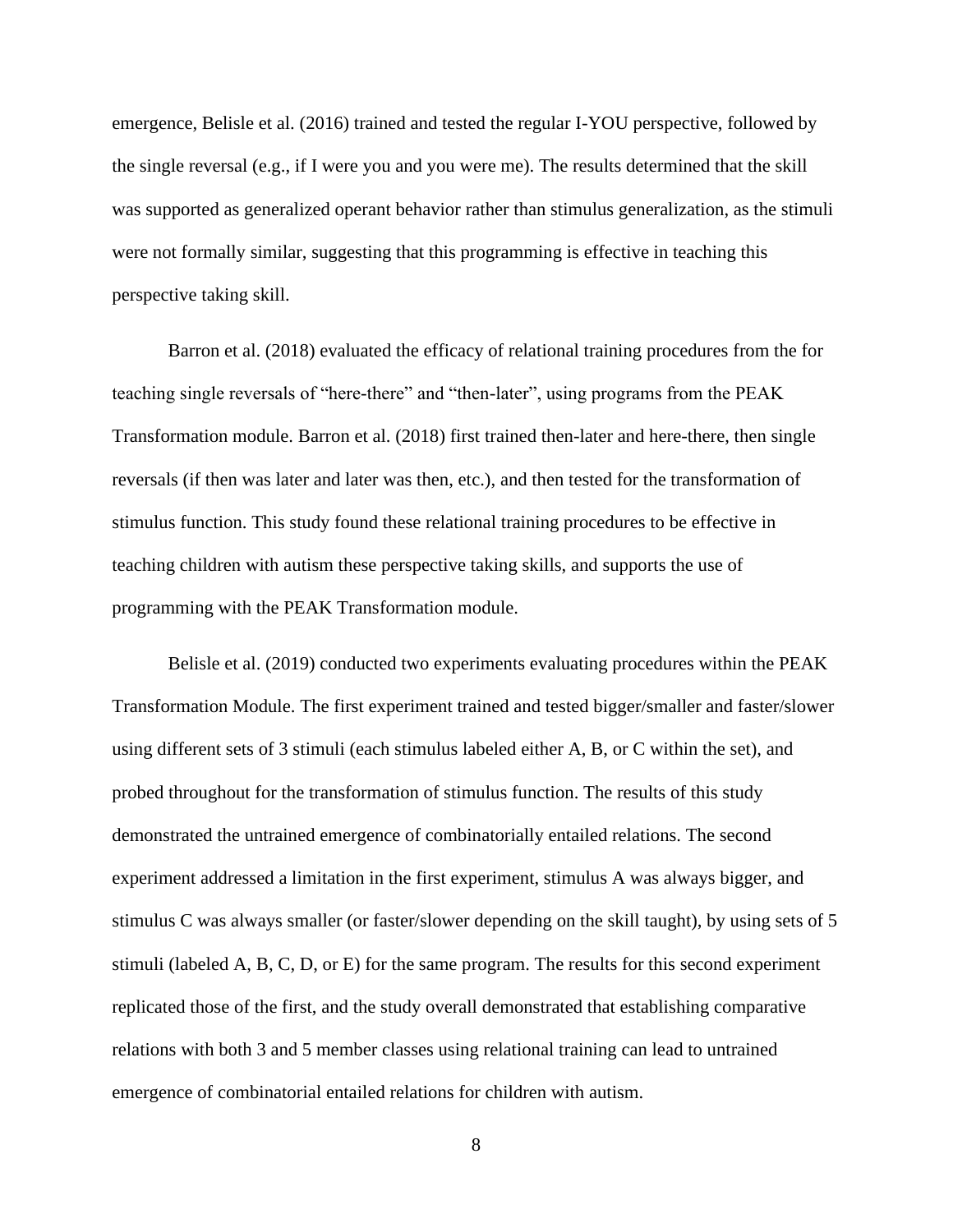The prepositions close and far take on spatial relations as well as deictic relations due to the perspective required for the response. Depending on where the speaker is in location to the object determines whether the object is close or far. If stating whether an object is close or far to another person, the speaker would have to take the perspective of said person. This is also the case for arbitrary stimuli, such as different buildings, cities, states, or countries. The purpose of the present study is to evaluate the efficacy of the procedures found in the PEAK: Transformation Module, which utilize relational frame theory, to teach the non-arbitrary and arbitrary use of prepositions close and far, and expand the literature of RFT with children with atypically developing individuals.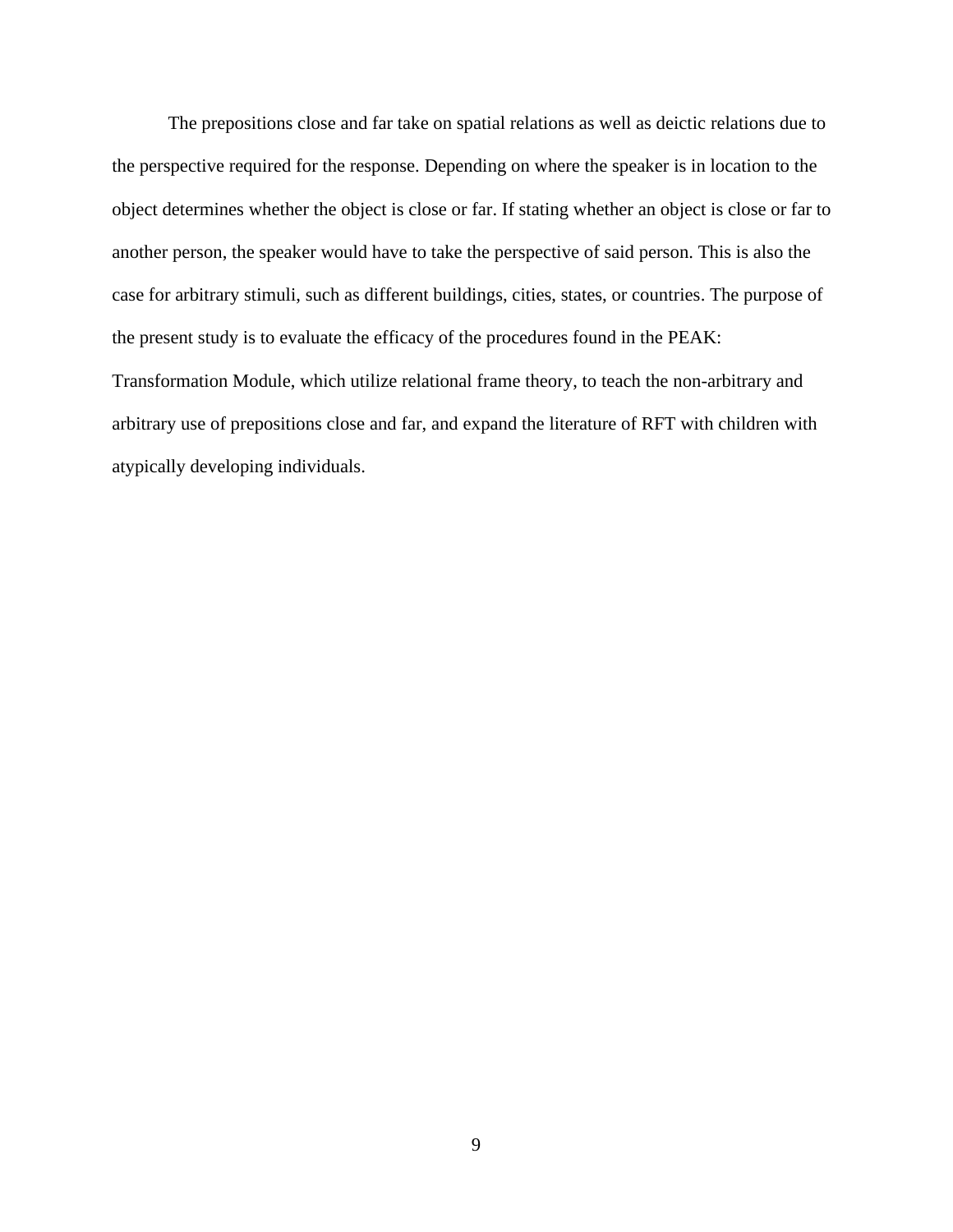#### **Methods**

#### **Participants and Setting**

This study took place in a clinic at a university in the Midwestern United States. The study was conducted in a room within the clinic, which consisted of 3 stations of child appropriate tables and chairs for implementation of DTT. Participants included 3 children, each diagnosed with autism, and were recruited based on their enrollment in an ABA program due to deficits in language skills. Potential participants were evaluated as to whether or not they responded to arbitrary and non arbitrary closer and farther stimuli as described in baseline. Those individuals who scored 50% or less during baseline were included in the study. Participant 1 was a male, who began this study at age 4, and scored 107 out of the age normative criteria of 67 on the PEAK-Direct Training assessment. Participant 1 demonstrated the receptively identified nearly any object, however he did not demonstrate the ability to receptively identify prepositions. Participant 2 was also a male, and was 5 years old. Participant 2 scored 83 of the age normative criteria of 145 on the PEAK-Direct Training assessment, and had a similar receptive identification repertoire as participant 1 along with not demonstrating this skill with prepositions. Participant 3 was a 4 year old female who scored 65 of the age normative criteria of 67 for the PEAK-Direct Training assessment. Participant 3 also demonstrated the ability to receptively identify many objects, but not prepositions.

#### **Stimuli**

Non-arbitrary stimuli used for train trials consisted of 2 sets of images of common objects, measuring 7.5cm by 7.5cm. Each set included 2 pictures, examples can be found in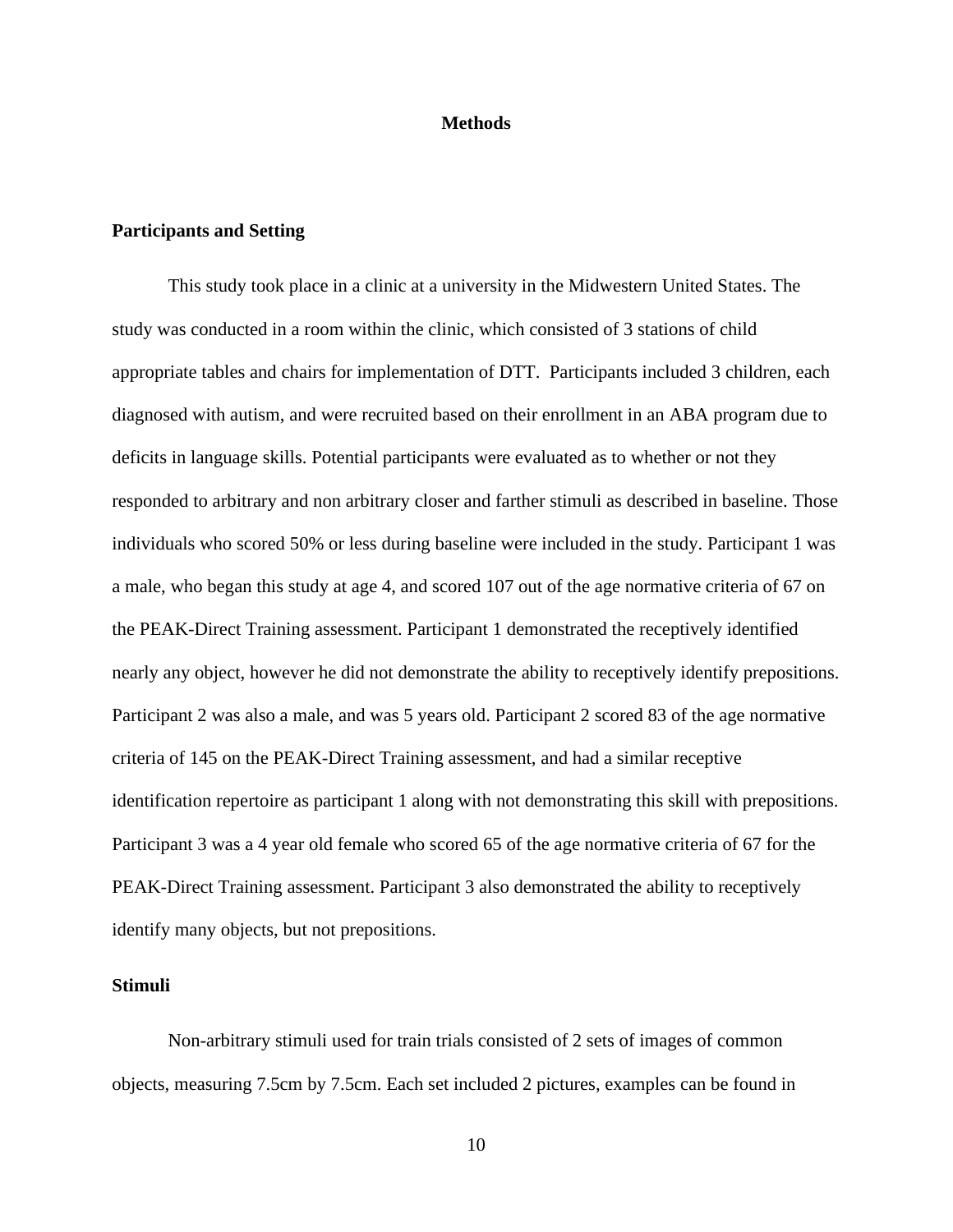Table 1. Arbitrary stimuli used for train trials consisted of 2 sets of 3 images of United States of America geography states, with examples found in Table 2. Images of states were selected as arbitrary stimuli as they represent abstract spatial qualities (distance from the participant's location), and because they are common targets in general education settings. Additional sets of non-arbitrary and arbitrary stimuli were reserved for the event in which a participant was not demonstrating derived relations.

#### **Experimental Design and Data Collection**

A multiple baseline across treatments design with intermittent probing for derived relations was used for this study. Trials were run in blocks of 10, and data was collected using percentile correct. Correct responses are recorded as independent, otherwise responses are scored as incorrect, following the data sheet provided in the PEAK-Relational Training System. Probes were recorded similarly, either correct or incorrect, to track the emergence of derived combinatorially entailed relations with arbitrary stimuli. Interobserver agreement (IOA) was collected for 83.2% of trials and was calculated at 98.7% of agreement. by taking the sum of trials in which both observers recorded the same score, divided by the total number of trials and multiplied by 100 to get a percentage.

#### **Procedure**

#### *General Procedures*

All trials in this study were presented using DTT procedures in a matching to sample arrangement. The participant and technician sat facing each other. After gaining the participants attention, the Crel (e.g., "which is closer" or "which is farther") and the sample stimuli was presented; the participant was then allowed 3 seconds to respond. If the participant responded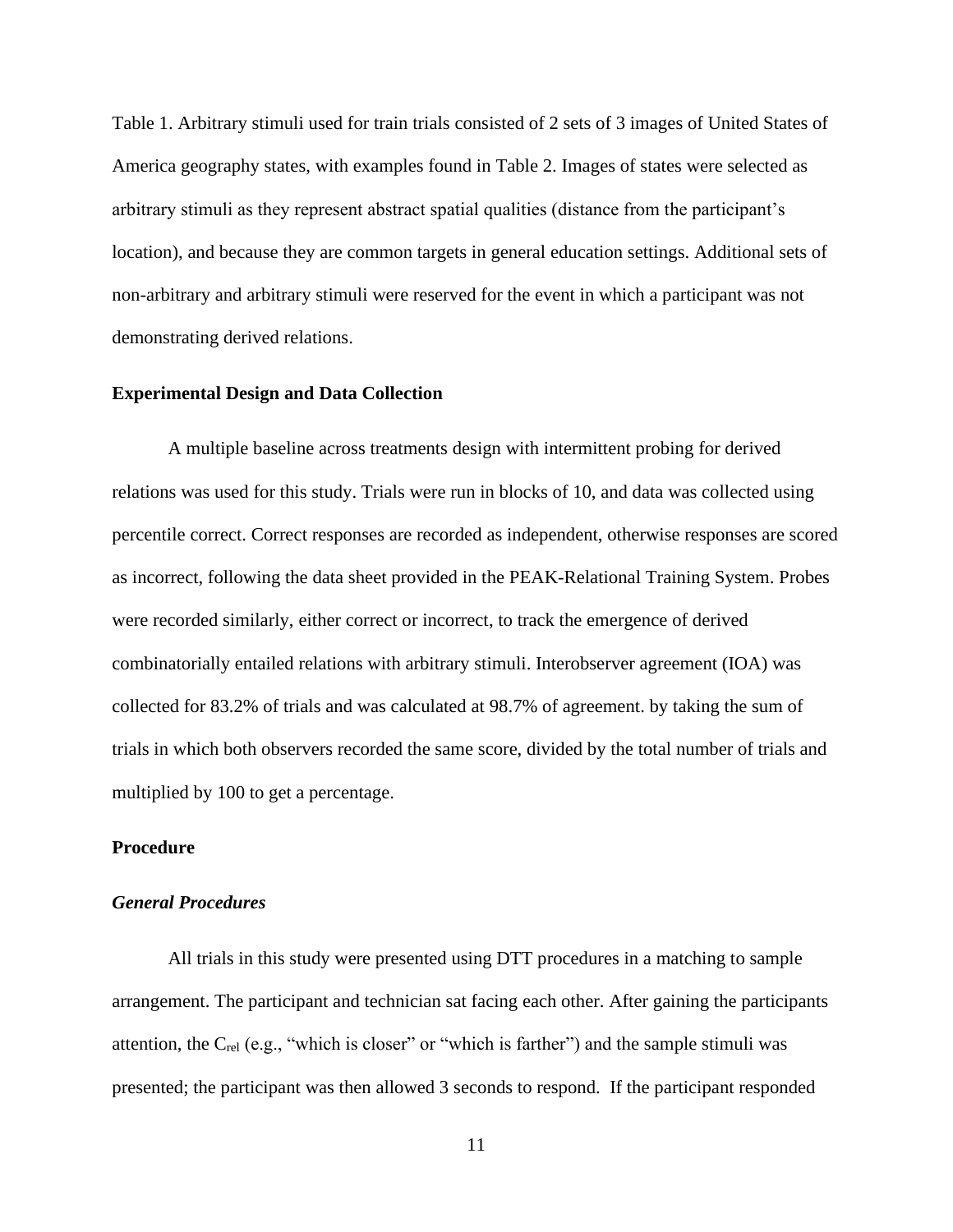independently, praise and reinforcement were provided. If no independent response occurred, prompts in the form of a gesture, partial and/or full verbal (in the event that the participant was able to tact the images) or physical prompt were provided, followed by reinforcement for the correct response. If the trials included prompting and feedback (e.g., reinforcement), they were referred to as train trials. Trials without prompting or reinforcement for the correct response were also utilized, and called test trials. The purpose of test trials was to evaluate for derived relations of the skill and for generalization of the repertoire.

In order to move through each phase, the mastery criteria for train trials across all phases included a score of 90 or greater across 2 trial blocks. The mastery criteria for test trial blocks in each phase is a score of 90 or greater on the trial block (only one test block is run on each tested relation unless otherwise specified). Participants were required to meet mastery criteria on the train trials prior to beginning test trials, and meet mastery criteria on the test trial blocks of phase 2 prior to moving onto phase 3.

#### *Phase 1 Baseline*

Baseline consisted of 3 trial blocks of test trials, tested across 3 sessions in order to establish the current level of skills in the repertoire. The first of the three trial blocks consisted of mass trials testing close (A-B, B-A), using pairs of images of common objects each placed close or far on the table from the participant. The second trial block also consisted of mass trials using another pair of images of common objects, testing far (A-B, B-A). The final trial block consisted of 1 set of three pictures of states, two of which would be placed on the table in front of the participant, and they would be tested on each relationship. First would be A-B, "which is closer?" Then B-C "which is closer," followed by B-A "which is farther," C-B "which is farther." And finally, A-C is tested "which is closer" and C-A "which is farther."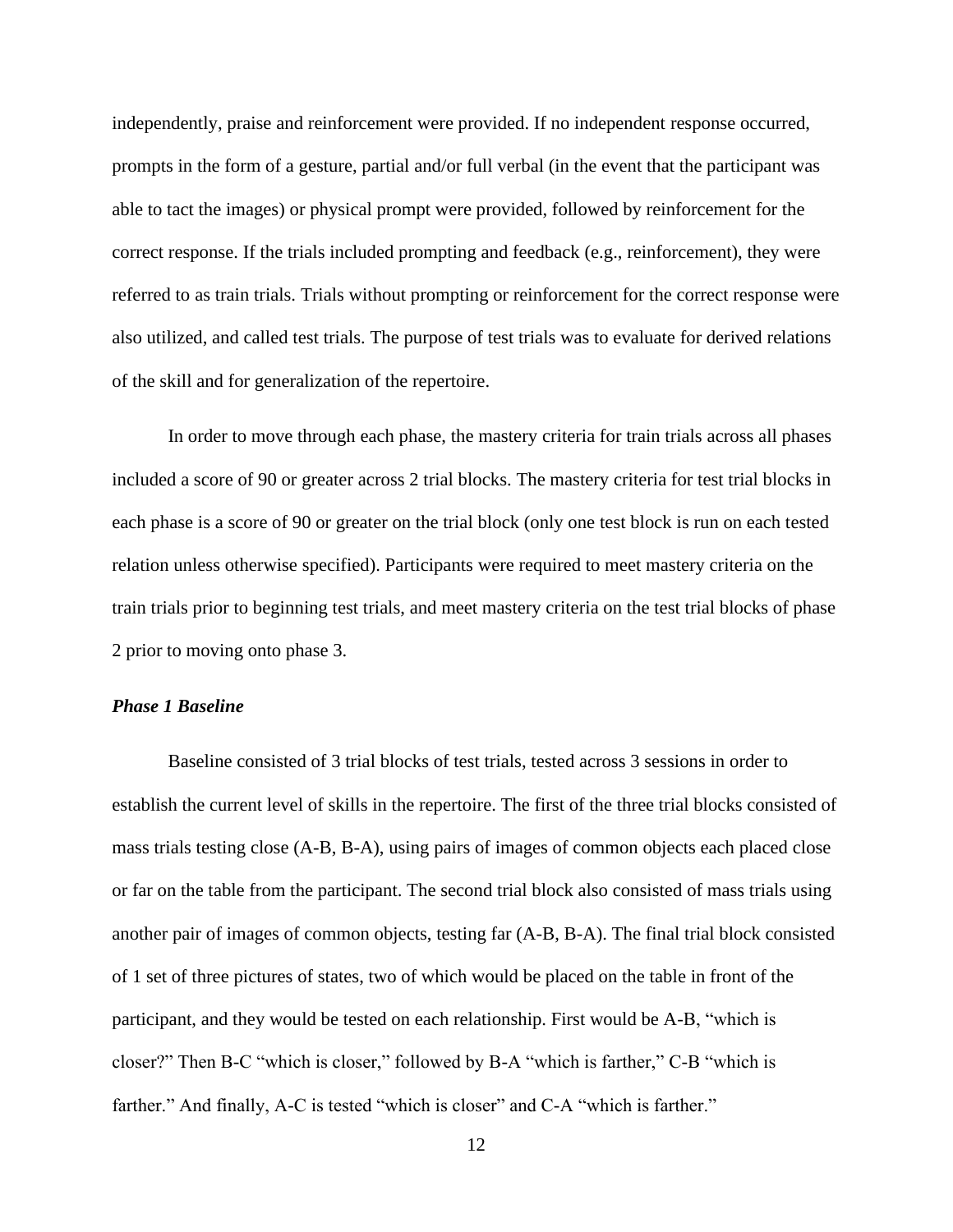#### *Phase 2: Non-Arbitrary Training of Closer & Farther*

Participants were initially trained using set 1 and set 2 of common objects on close and far (A-B) independently. The stimuli were presented for all trials as they were in baseline, one closer or farther on the table from the participant. Once mastery criteria was met for each of them, the B-A relation was tested for each using the set of stimuli for the opposite relation (set 1 was used to test far, set 2 used to test close). If mastery was not met for either of these tests, training was reinstalled with the original sets of stimuli. If they were not passed a second or more times, additional sets of stimuli were used for further training, while the test stimuli remained consistent. Once mastery criteria was met for the B-A tests, a test of grand mixed review was conducted with each set, meaning a-b and b-a of both close and far were assessed all with set 1 and then all with set 2. If the participant failed the grand mixed review of set 1, training of a-b was reinstalled with the most recent train stimuli set. If the participants failed the grand mixed review with set 2, training of a-b was reinstalled utilizing additional common objects. Mastery criteria remained the same if the additional a-b training was required. Probes with arbitrary stimuli were conducted every 3 train trial blocks during this phase.

#### *Phase 3: Arbitrary Training of Closer and Farther*

First, training was provided for the relation a-b and b-c with set 1 of states. This consisted of placing the a and b (or b and c) stimulus next to each other on the table, and presenting the Crel, "which is closer." When mastery criteria was met, test trials were conducted on the relations b-a, c-b, a-c, and c-a. For the test trials, the two respective stimuli were placed on the table next to each other, and the participant was asked the appropriate  $C_{rel}$  ("which is farther" or "which is closer). If the participant failed to demonstrate mastery of the derived combinatorially entailed relations, a second set of stimuli was utilized to train all relations. When all relations achieved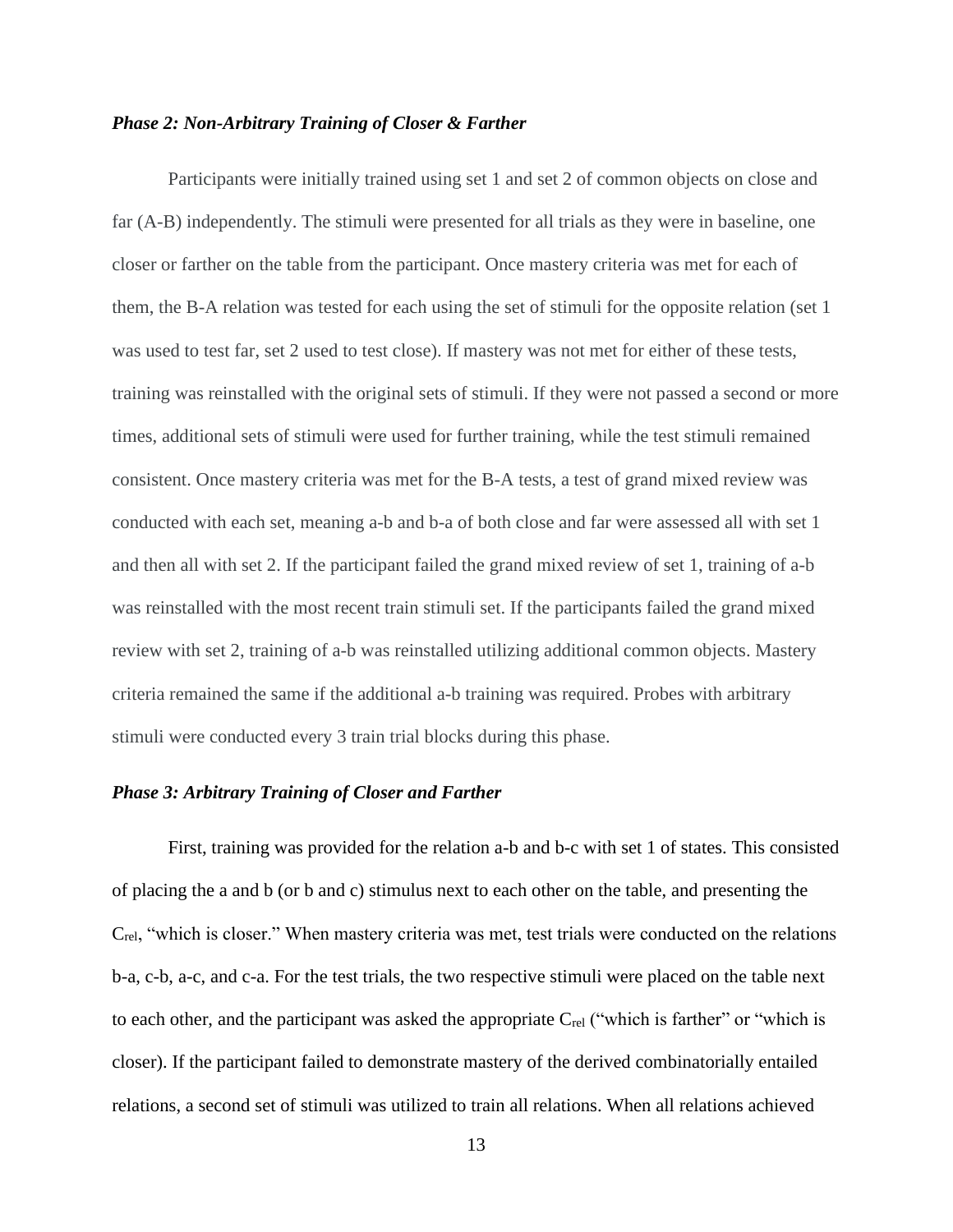mastery criteria from the second set of stimuli, the first set was used again and trained and tested as previously described.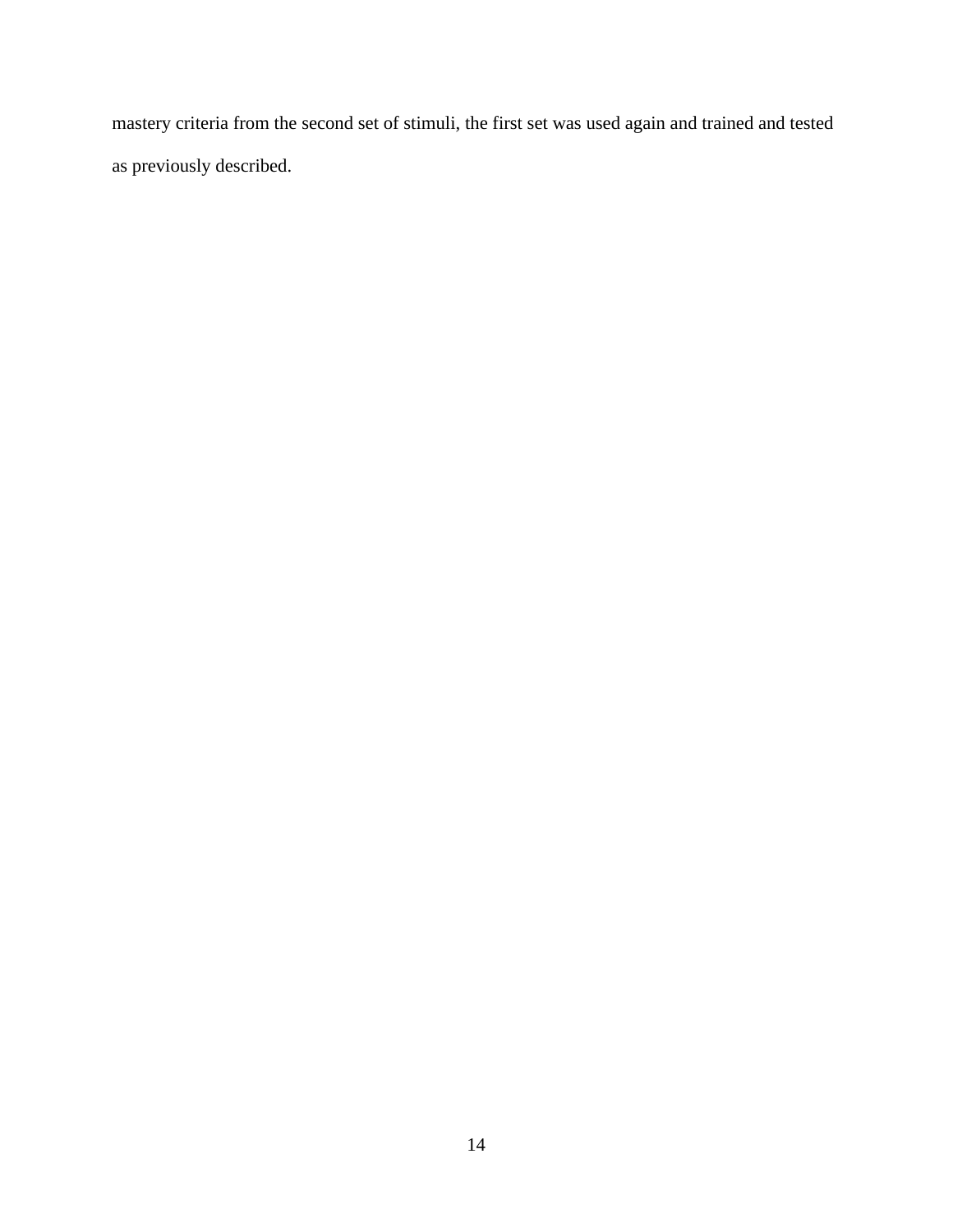#### **Results**

The results, as displayed in Figure 1, demonstrate the emergence of the spatial frames used to make relations between arbitrary stimuli for the first participant. During baseline, the first participant scored an average of 44.4%, but demonstrated a clear pattern of responding for each trial of selecting his most preferred images (e.g., when the spoon was present, he would select spoon for nearly all ten trials and pretend to eat from it). Following baseline, this participant required two additional exemplars during phase two prior to mastery of the test trial blocks. Scores for intermittent probing were variable, ranging from 30% to 80%, with an increasing trend. A single additional exemplar was trained for phase three, meaning all relations of the additional set were trained prior to the participant passing the test trials for the original set of stimuli. This participant was able to complete the program in 58 trial blocks.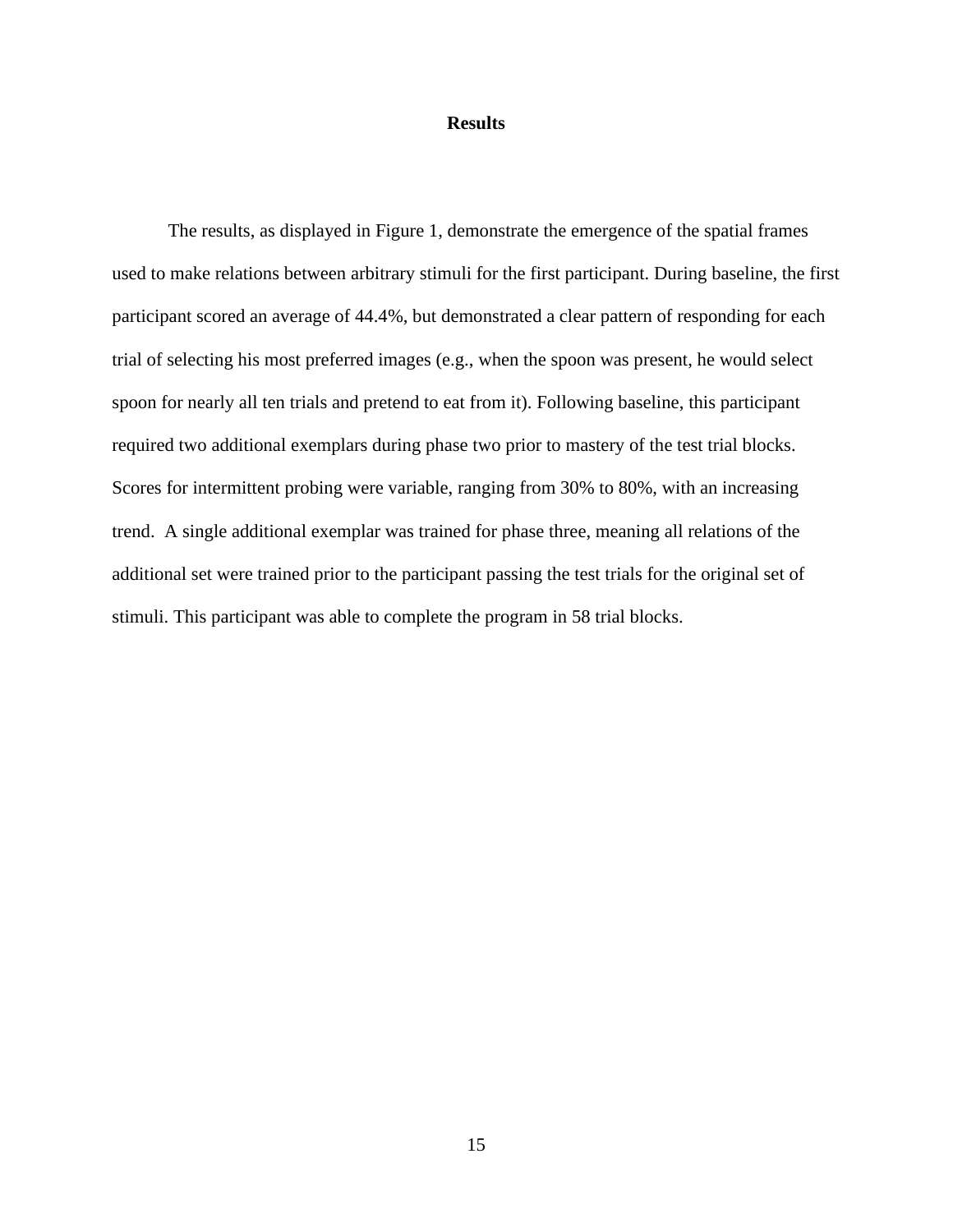#### **Figure 1**

*Participant 1*





Participant 2 scored an average of 50% during baseline, and displayed a similar pattern in responding as participant 1, except he selected an image in his preferred position rather than a preferred image (i.e., he selected the closer image for every trial). For arbitrary trials during baseline, participant 2 scored consistently at a mid-level, between 30 and 50%, as displayed in Figure 2. For phase two, the participant reached mastery for train trials within 6 trial blocks, however he did not pass the test blocks. Additional training was implemented, and testing followed once mastery criteria was reached. This participant did not master test trials for phase two, indicating additional exemplars would have been needed for training. Scores were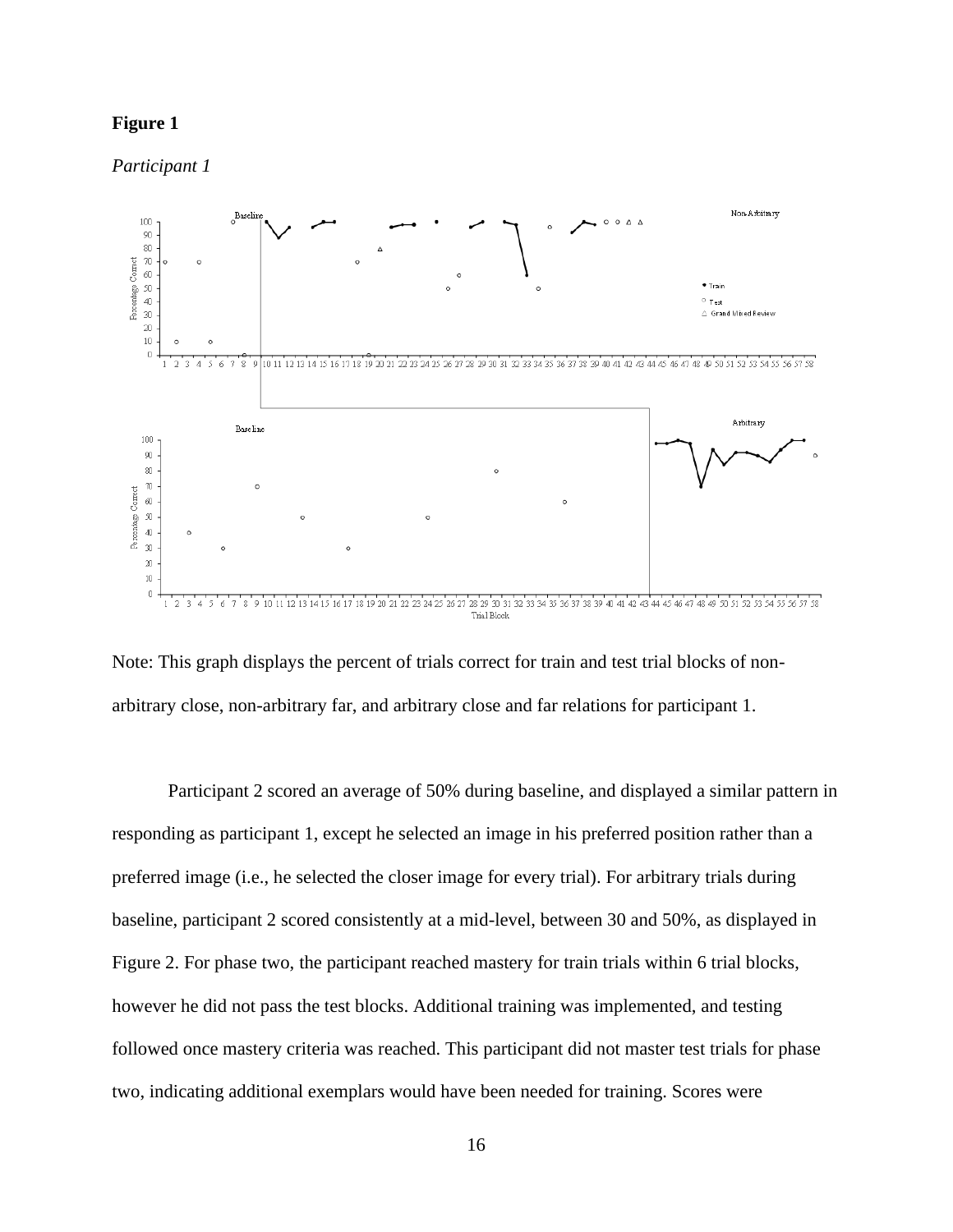anticipated to progress similarly to participant 1, however it is possible participant 2 would have required additional exemplars that participant 1 did not need, in order to progress through the program.

## **Figure 2**

*Participant 2*



Note: This graph displays the percent of trials correct for train and test trial blocks of nonarbitrary close, non-arbitrary far, and arbitrary close and far relations for participant 2.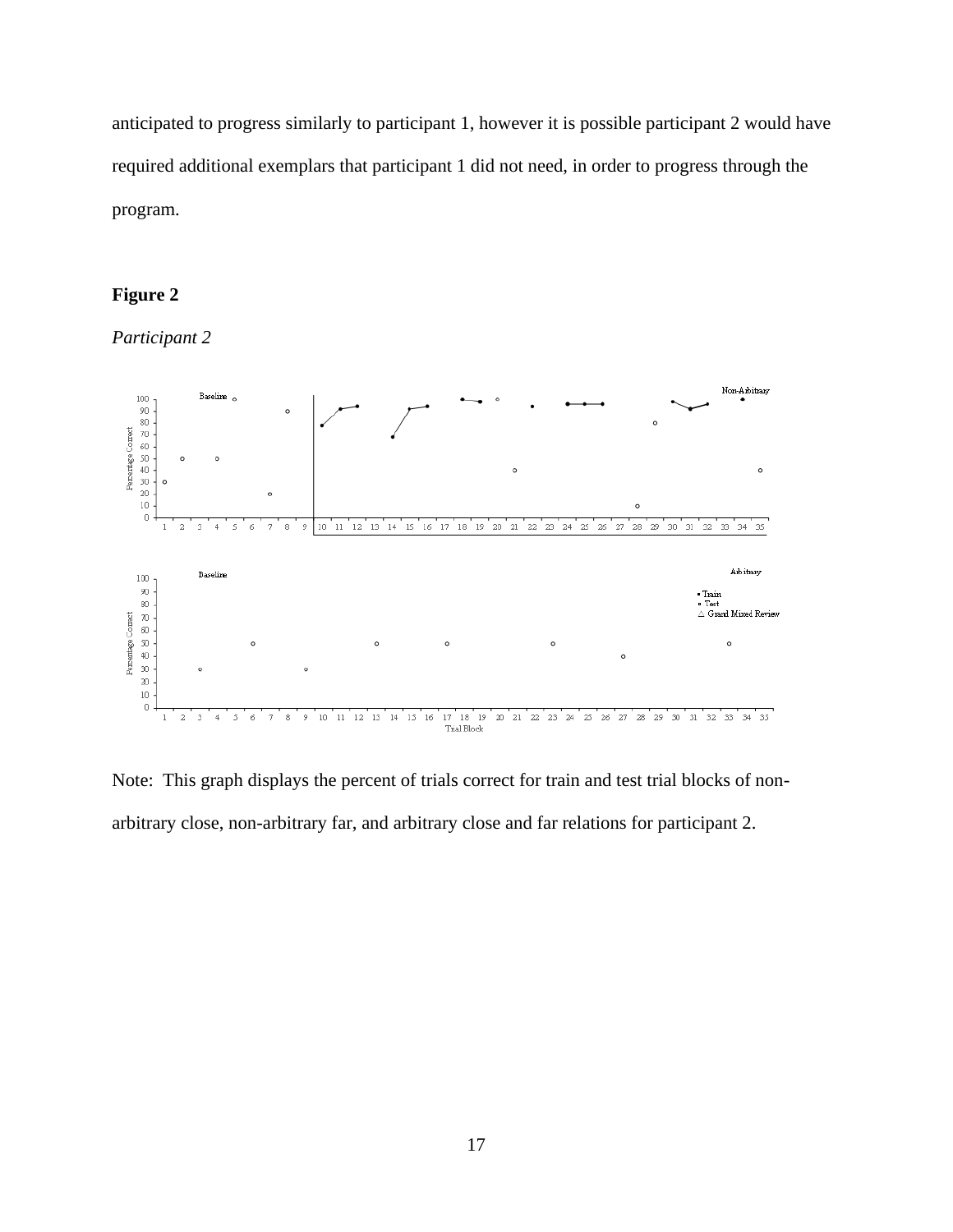Participant 3 scored an average of 45% during baseline, and demonstrated a similar, yet opposite response pattern as participant 2 (i.e., she selected close for nearly every trial). As displayed in Figure 3, arbitrary trials scored at a mid level, ranging between 30 and 50%. Four trial blocks had been conducted for phase 2, and while this participant reached mastery criteria for close, additional trial blocks were needed to train far. Because this participant was still near the beginning of the program, it is unclear how many exemplars she may have needed before she passed the test trial blocks for both phase 2 and phase 3.





*Participant 3*

Note: This graph displays the percent of trials correct for train and test trial blocks of nonarbitrary close, non-arbitrary far, and arbitrary close and far relations for participant 3.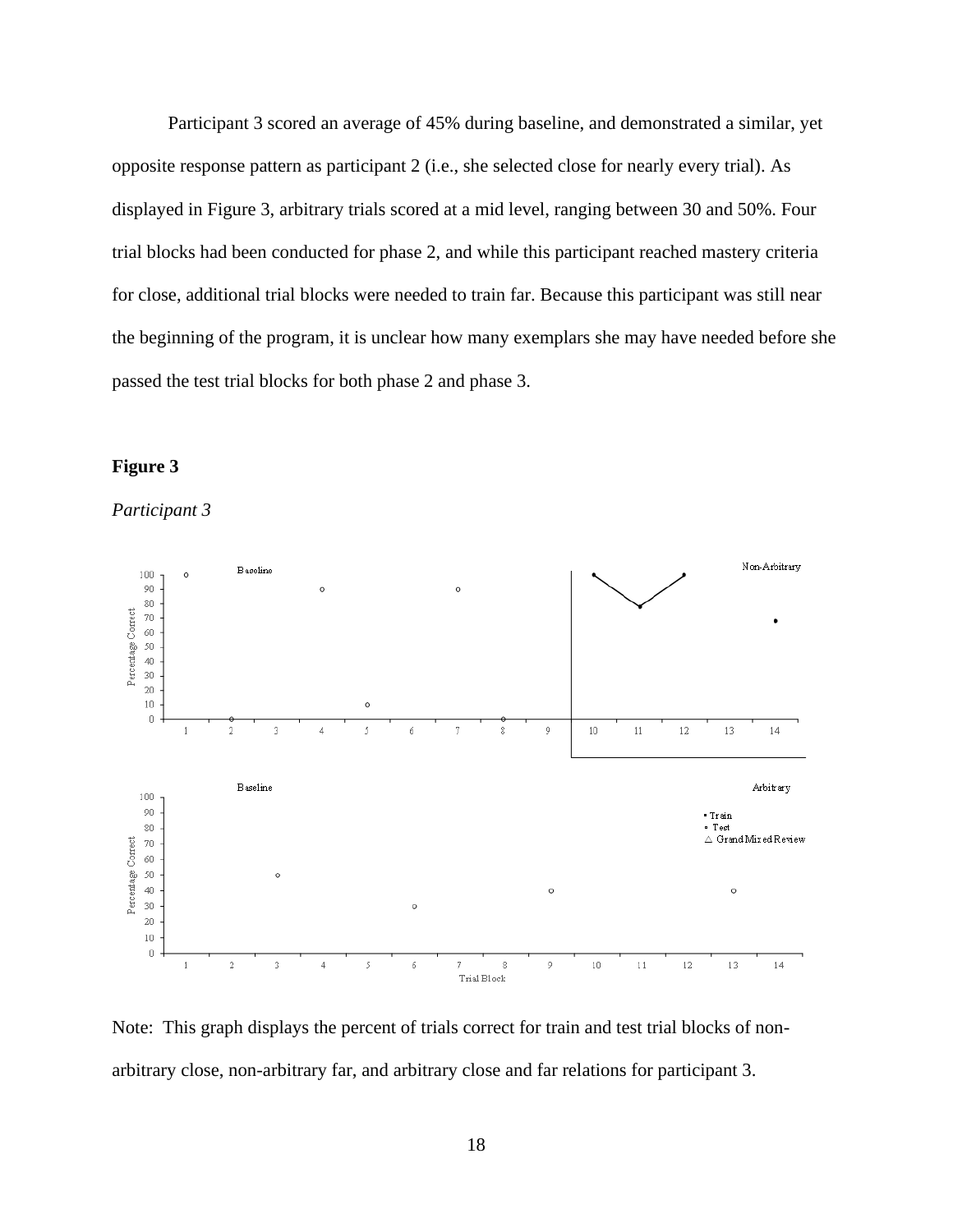#### **Discussion**

Although two participants did not finish training in phase 1, the results of this study demonstrate that through training, children with autism are able to learn to non-arbitrarily receptively identify the prepositions "close" and "far". Additionally, the non-arbitrary training of prepositions did not demonstrate changes in responding to arbitrary stimuli as observed through the intermittent probes. This indicates a connection needs to be made between them, which would occur by first training the Crel with the non-arbitrary stimuli, then applying it to arbitrary stimuli through reinforcing correct responses. This established connection was demonstrated through participant 1. Following the presentation of the  $C_{rel}$ , correct responding to arbitrary stimuli was reinforced for an entire set of stimuli after originally failing to derive the additional relationships for the first set of stimuli. The participant was then able to combinatorially entail the additional relations untrained in the first set of stimuli.

The results of this study are limited in that while generalization was demonstrated in the non-arbitrary phase, in order to demonstrate over-arching generalization of deriving combinatorially entailed relations, at least one additional, novel set of states should have been introduced following mastery of the test trial block during the arbitrary phase. Additionally, this study only trained one pair of prepositions, which suggests these methods are effective at teaching "close" and "far," but not necessarily other prepositions. During baseline, each of the participants demonstrated great variability in responding, particularly Participant 3, in that one trial block would score 100, then the next would score near 0 and continue. This could have been prevented by systematically randomizing the presentations of pictures so that 5 trials were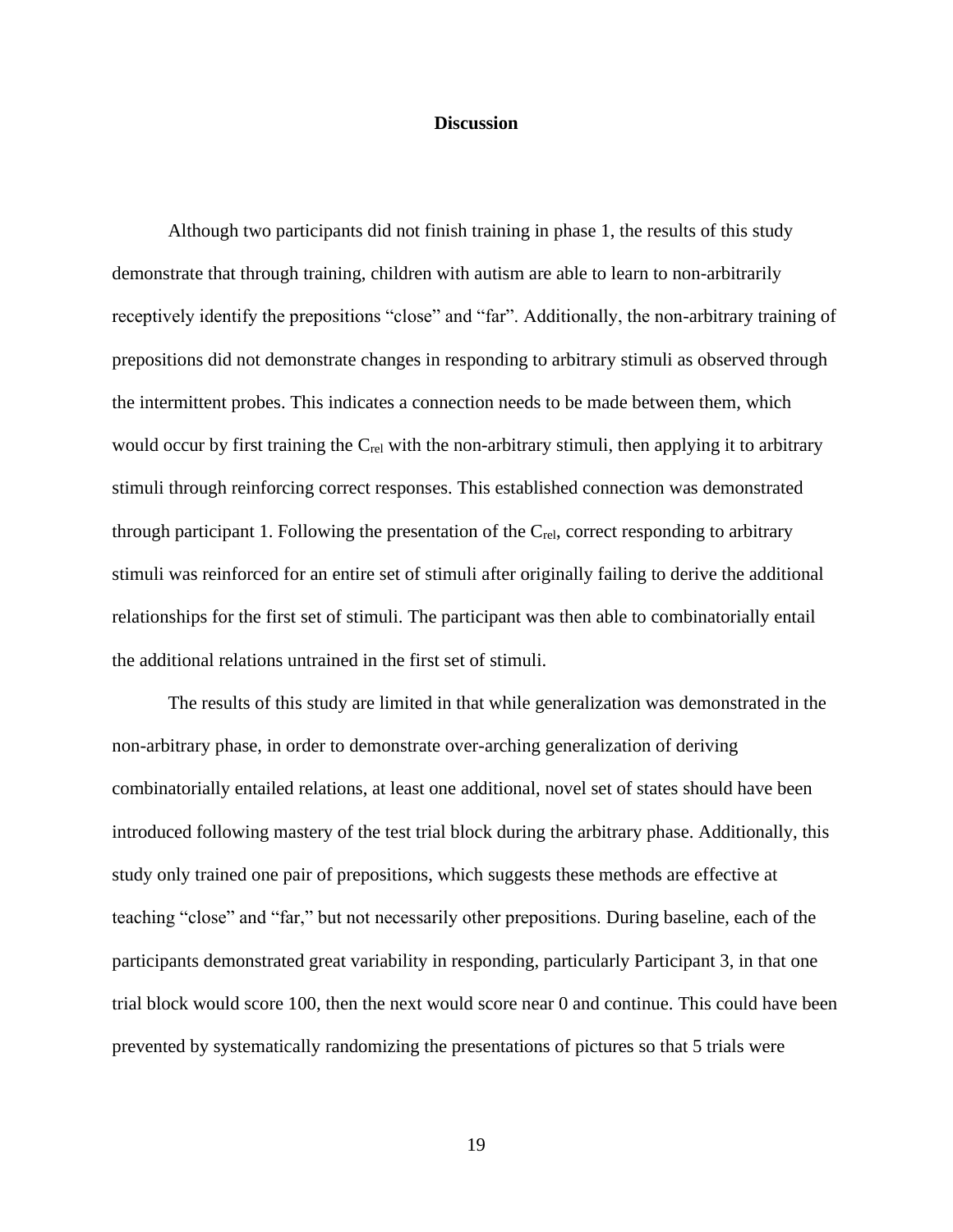presented with the correct answer on the right side, and 5 trials were presented on the left side, or similar.

Another limitation is that data collection was halted due to the clinic closing in response to the COVID-19 pandemic. During the implementation of this experiment, the clinic setting suspended direct services and thus further data could not be collected.

The present study addressed the limitations of Hicks et al. (2015, 2016), Mechling and Hunnicut (2011), and Sailor and Taman (1972) by using multiple exemplar training, individual training through DTT rather than group instruction, and demonstrated generalization of the nonarbitrary use of "close" and "far." This study also supported the findings of Daar et al. (2015), Belisle et al., (2016, 2019, in press), and Barron et al. (2018) in supporting the efficacy of relational training procedures within the PEAK-Transformation module.

Belisle et al., (2019, in press) suggested limitations of both experiments were that the participants were both able to demonstrate the non-arbitrary relations, make combinatorially entailed relations, and demonstrate non-arbitrary relations of the targets slower/faster, bigger/smaller prior to the start of the experiment. The present study addresses those limitations as it utilized children who have not demonstrated either of those skills, and although similar methods were utilized with different targets, suggests these procedures are effective at teaching these relational skills to a younger population with autism. However, the present study did not test for the transformation of stimulus function, which would have demonstrated relating nonarbitrary stimuli to arbitrary stimuli. As all three participants were between the ages of four and five, this testing for transformation of stimulus function would allow for researchers to state that individuals of this age group are able to develop and demonstrate this skill using the relational training procedures found in PEAK.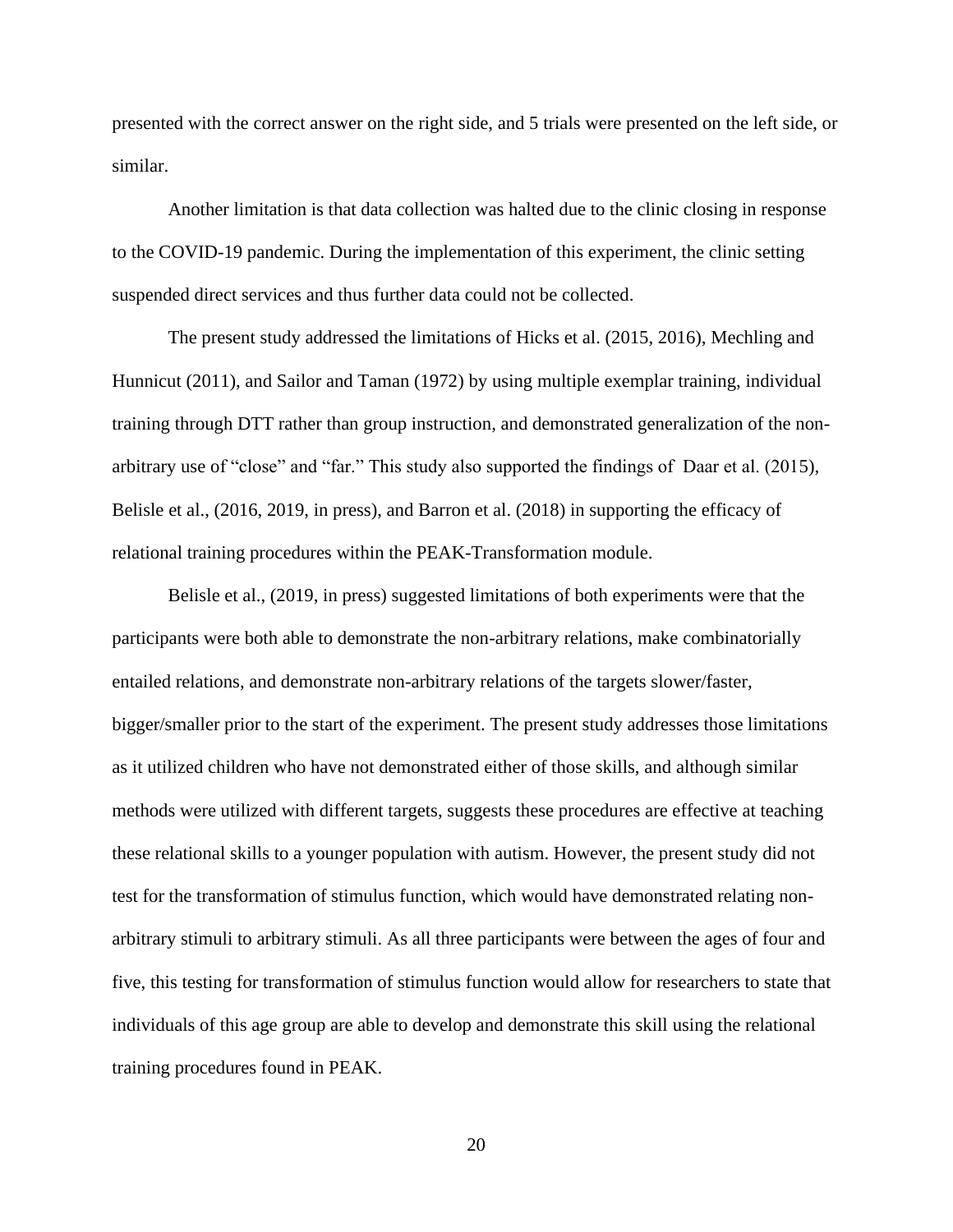The arbitrary stimuli used within this study was selected as it has a use within real-world applications. Children who live in the United States of America will at some point during their early elementary school career learn about the states and about applying the prepositions close and far to them. This skill is especially useful as they get older for planning trips and determining which method of transportation to use. Although this study did not include many exemplars for the arbitrary phase, and only demonstrated the relationship between certain states and the current location of each of the participants, this particular skill can continue to be trained at home or within the school setting.

Future research would benefit from including additional prepositions to support the efficacy of these procedures toward any preposition. Although the participants were able to demonstrate the receptive use of "close" and "far," this study did not examine the effects of relational training procedures for training the expressive use of these prepositions. Future research should utilize relational training procedures that shift the receptive use of "close" and "far" to the expressive use, or utilize procedures to train the expressive use explicitly. Future research should also ensure additional stimuli are used in the arbitrary phase to demonstrate generalization of deriving combinatorially entailed relations, as well as test for the transfer of stimulus function while providing training on prepositions. Additionally, the arbitrary phase in the present study had all stimuli with the same function, meaning stimulus A was always the closest of the three, and stimulus C was always the farthest. In addition to providing additional stimuli for the arbitrary phase, it may be beneficial to train a set of stimuli where A is the farthest and C is the closest, to further demonstrate generalization.

In summary, children with autism frequently demonstrate delays with pragmatic language skills including the proper use of prepositions. The participants in the present study demonstrate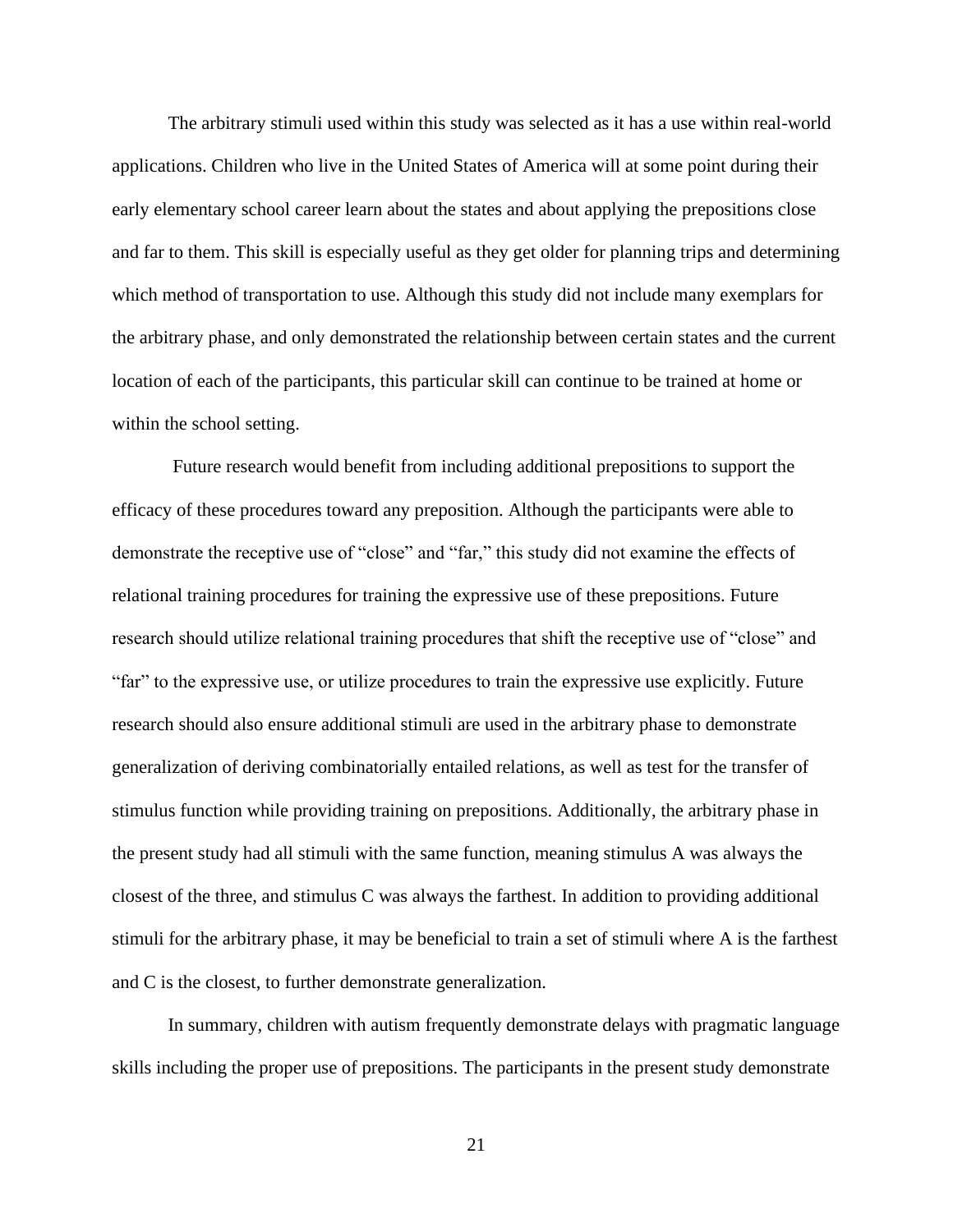the ability to learn how to non-arbitrarily receptively identify the prepositions close and far, and one participant demonstrated the ability to combinatorially entail relations between arbitrary stimuli following training to establish the connection of the Crel between non-arbitrary and arbitrary stimuli. This study demonstrates that relational training methods as provided through the PEAK Transformation module of the PEAK Relational Training System continue to be supported as effective for teaching pragmatic language skills to individuals with autism.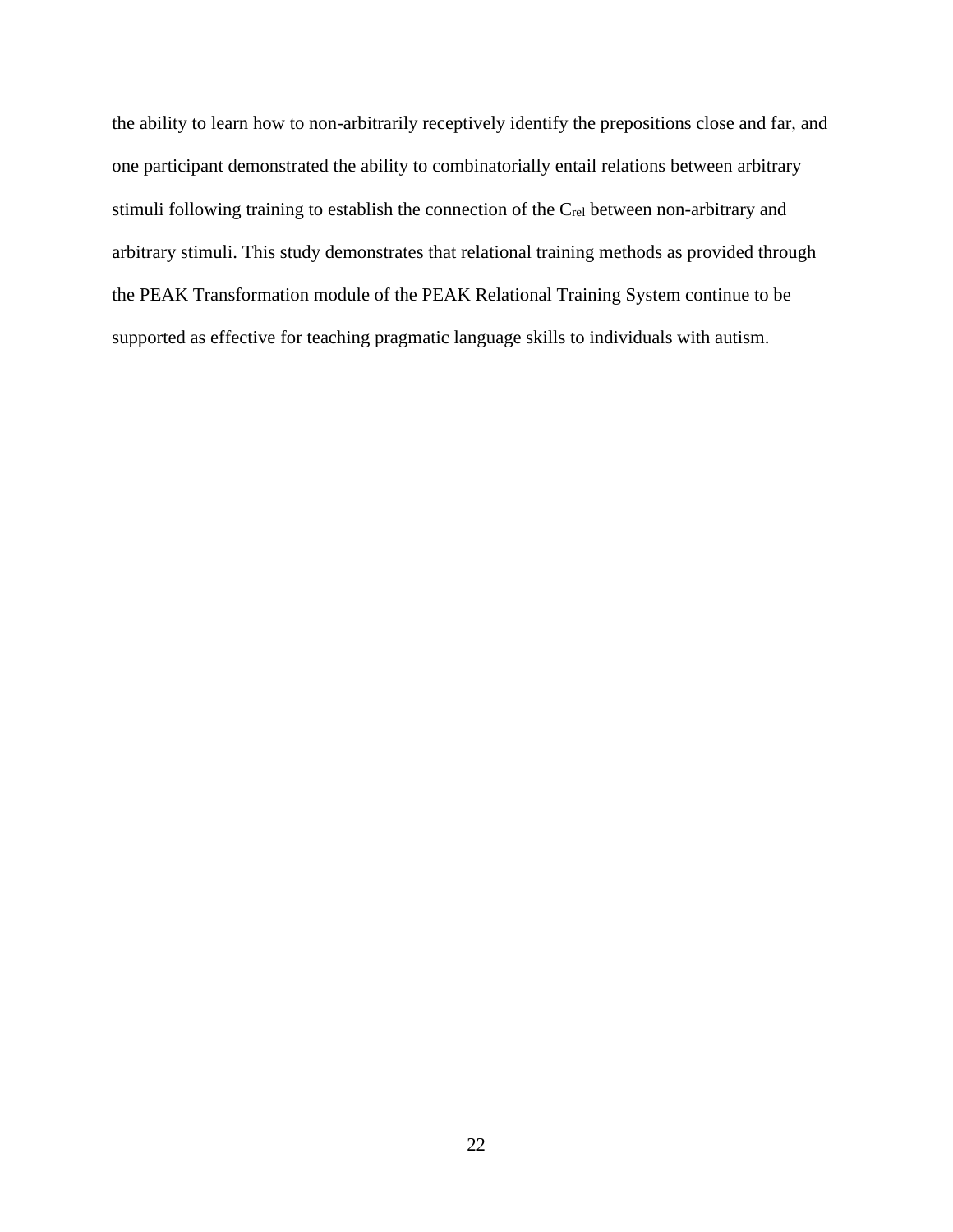#### **References**

- American Psychiatric Association. (2013). *Diagnostic and statistical manual of mental disorders*  (5th ed.). Arlington, VA: American Psychiatric Publishing.
- Anagnostou, E., M.D., Zwaigenbaum, L., M.D., Szatmari, P., M.D., Fombonne, E., M.D., Fernandez, B. A., M.D., Woodbury-Smith, M., Scherer, S. W., PhD. (2014). Autism spectrum disorder: Advances in evidence-based practice. *Canadian Medical Association Journal, 186*(7), 509-19.
- Barron, B. F., Verkuylen, L., Belisle, J., Paliliunas, D., & Dixon, M. R. (2018). Teaching "Then-Later" and "Here-There" Relations to Children with Autism: an Evaluation of Single Reversals and Transformation of Stimulus Function. *Behavior analysis in practice*, *12*(1), 167–175. https://doi.org/10.1007/s40617-018-0216-1
- Belisle, J. , Dixon, M. R., Stanley, C. R., Munoz, B. and Daar, J. H. (2016), Teaching foundational perspective‐taking skills to children with autism using the PEAK‐T curriculum: single‐reversal "I–You" deictic frames. *Journal of Applied Behavior Analysis, 49:* 965-969.
- Belisle, J., Stanley, C. R., Schmick, A., Dixon, M. R., Alholail, A., Galliford, M. E., & Ellenberger, L. (2019). Establishing arbitrary comparative relations and referential transformations of stimulus function in individuals with autism. *Journal of Applied Behavior Analysis*. In Press. https://doi.org/10.1002/jaba.655
- Blackledge, J. T. (2003). An introduction to relational frame theory: Basics and applications. *The Behavior Analyst Today, 3*(4), 421-433.<http://dx.doi.org/10.1037/h0099997>
- Daar, J. H., Negrelli, S., and Dixon, M. R. (2015). Derived emergence of WH question-answers in children with autism. *Research in Autism Spectrum Disorders 19:* 59-71.

Dixon, M. R. (2016). PEAK relational training system: Transformation module. Carbondale, IL: Shawnee Scientific Press

- Foody, M., Barnes-Holmes, Y., Barnes-Holmes, D., and Luciano, C. (2013). An empirical investigation of hierarchical versus distinction relations in a self-based ACT exercise. *International Journal of Psychology & Psychological Therapy, 10(1),* 1-17.
- Gilroy, S. P., Lorah, E. R., Dodgea, J., and Fiorello, C. (2015). Establishing deictic repertoires in autism. *Research in Autism Spectrum Disorders, 19,* 89-92.
- Hayes S.C., Fox E., Gifford E.V., Wilson K.G., Barnes-Holmes D., Healy O. (2002). Derived Relational Responding as Learned Behavior. In: Hayes S.C., Barnes-Holmes D., Roche B. (eds) *Relational Frame Theory*. Springer, Boston, MA
- Hayes, S. C., Barnes-Holmes, D., and Roche, B. (Eds.). (2001). Relational frame theory: A post-Skinnerian account of human language and cognition. New York, NY, US: Kluwer Academic/Plenum Publishers.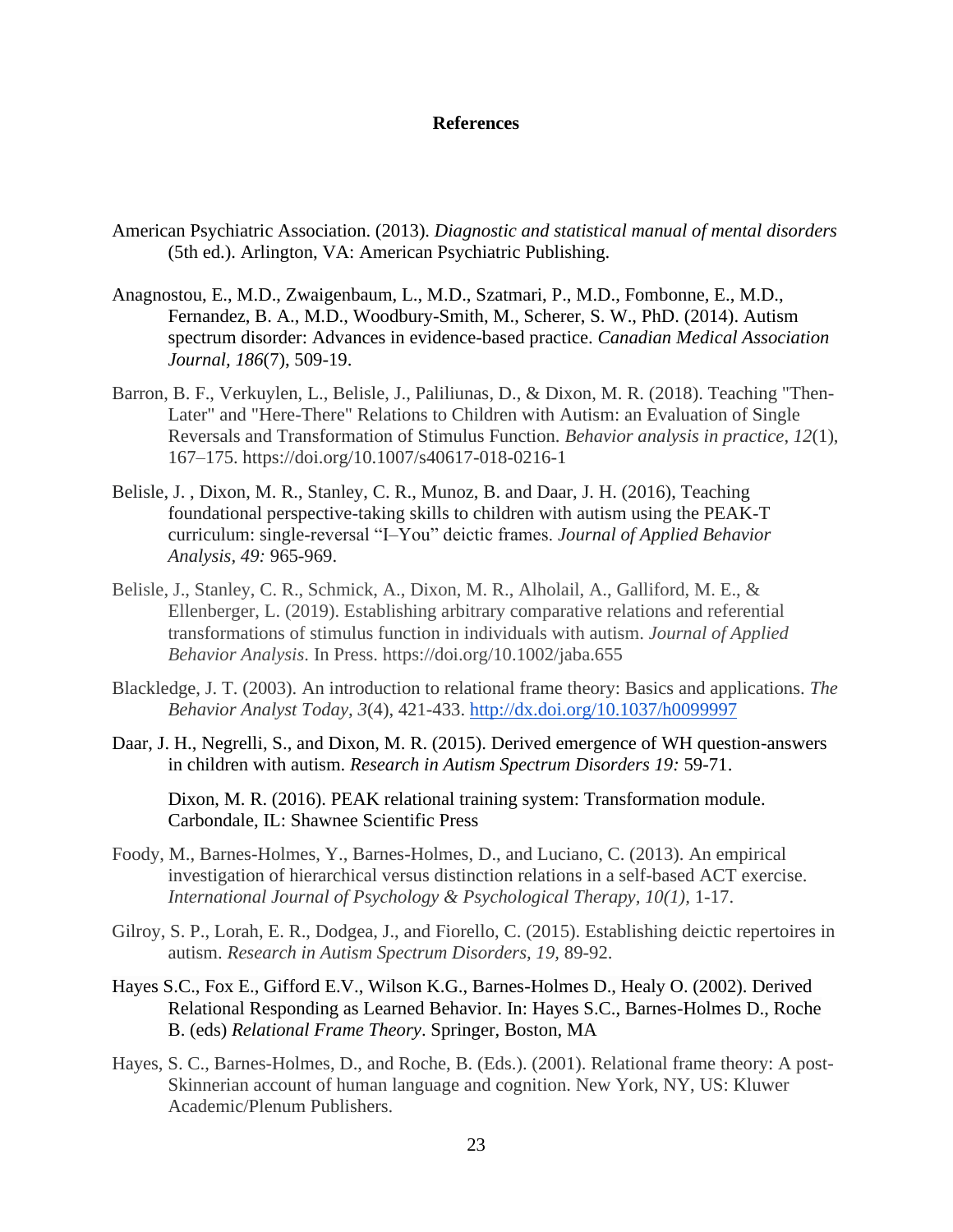- Hicks, C. S., Rivera, C. J., Patterson, D. R. (2016). Simple steps for teaching prepositions to students with autism and other developmental disabilities. *Intervention in School and Clinic*, *51*(3), 163–169.
- Hicks, C. S., Rivera, C. J., Wood, C. L. (2015). Using direct instruction: Teaching preposition use to students with intellectual disabilities. *Language, Speech, & Hearing Services in Schools (Online), 46(3),* 194-206.
- Lindstromberg, S. (2010). Introduction and Orientation. In *English prepositions explained : revised edition*. (pp. 15). John Benjamins Publishing Company.
- Luciano, C., Ruiz, F. J., Vizcaino, R. M., Sánchez, V., Gutiérrez, O., and López, J. C. (2011). A relational frame analysis of defusion interactions in acceptance and commitment therapy: A preliminary and quasi-experimental study with at-risk adolescents. *International Journal of Psychology & Psychological Therapy, 11(2),* 165-182.
- Maenner M. J., Shaw, A. K., Baio, J., Washington, A. Patrick, M., DiRienzo, M., Christensen, D. L., Wiggins, L. D., Pettygrove, S., Andrews, J. G., Lopez, M., Hudson, A., Baroud, T., Schwenk, Y., White, T., Rosenberg, C. R., Lee, L. C., Harrington, R. A., Huston, M., ... Dietz, P. M. (2020) Prevalence of autism spectrum disorder among children aged 8 yearsautism and developmental disablies monitoring network, 11 sites, United States, 2016. *MMWR Surveillance Summaries, 69*(4), 1-12.
- Mechling, L., & Hunnicutt, J. (2011). Computer-based video self-modeling to teach receptive understanding of prepositions by students with intellectual disabilities. *Education and Training in Autism and Developmental Disabilities, 46*(3), 369-385.
- Montoya-Rodriguez, M. M., Molina, F. J., McHugh, L. (2017). A review of relational frame theory research into deictic relational responding. *The Psychological Record, 67,* 569- 579.
- Philofsky, A., Fidler, D. J., & Hepburn, S. (2007). Pragmatic language profiles of school-age children with autism spectrum disorders and Williams syndrome. *American Journal of Speech-Language Pathology*, *16*(4), 368–380. doi:10.1044/1058-0360(2007/040)
- Sailor, W. & Taman, T. (1972). Stimulus factors in the training of prepositional usage in three autistic children. *Journal of Applied Behavior Analysis, 5,* 183-190.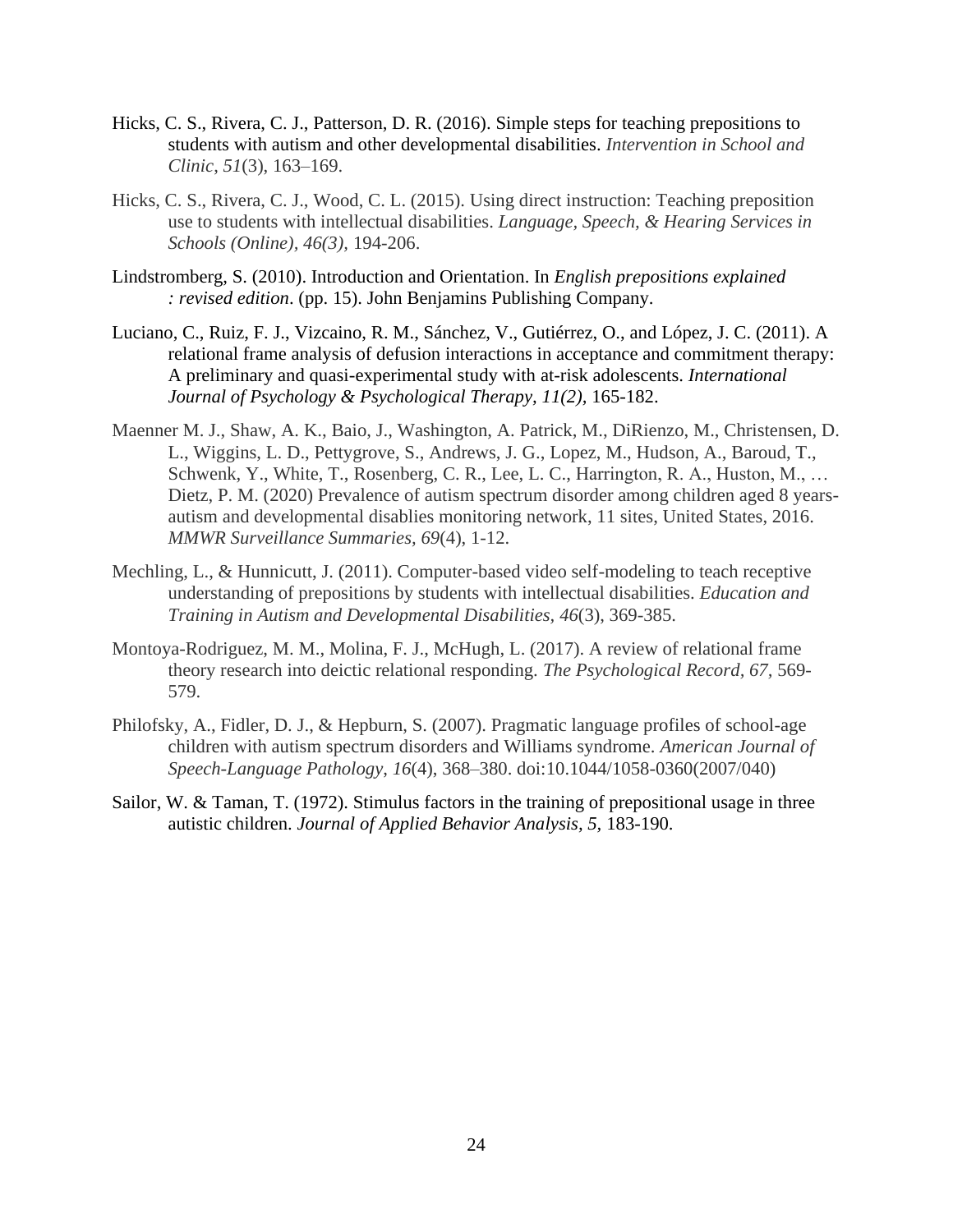## **Appendix A**

## **Table 1**

*Non-Arbitrary Stimuli Examples*

| Close                                 |                | Far                          |  |
|---------------------------------------|----------------|------------------------------|--|
| <b>Baseline Stimulus Set</b>          |                | <b>Baseline Stimulus Set</b> |  |
|                                       |                |                              |  |
| Stimulus Set 1                        |                | Stimulus Set 2               |  |
|                                       |                |                              |  |
|                                       | Stimulus Set 3 | Stimulus Set 4               |  |
|                                       |                |                              |  |
| Stimulus Set 5                        |                | Stimulus Set 6               |  |
|                                       |                |                              |  |
| Grand Mixed Review (Close and<br>Far) |                |                              |  |
|                                       |                |                              |  |

Note: This table displays all of the non-arbitrary stimulus sets used for phase 1 and phase 2. The table displays an odd number of sets due to the single additional stimulus set for the second grand mixed review in phase 2.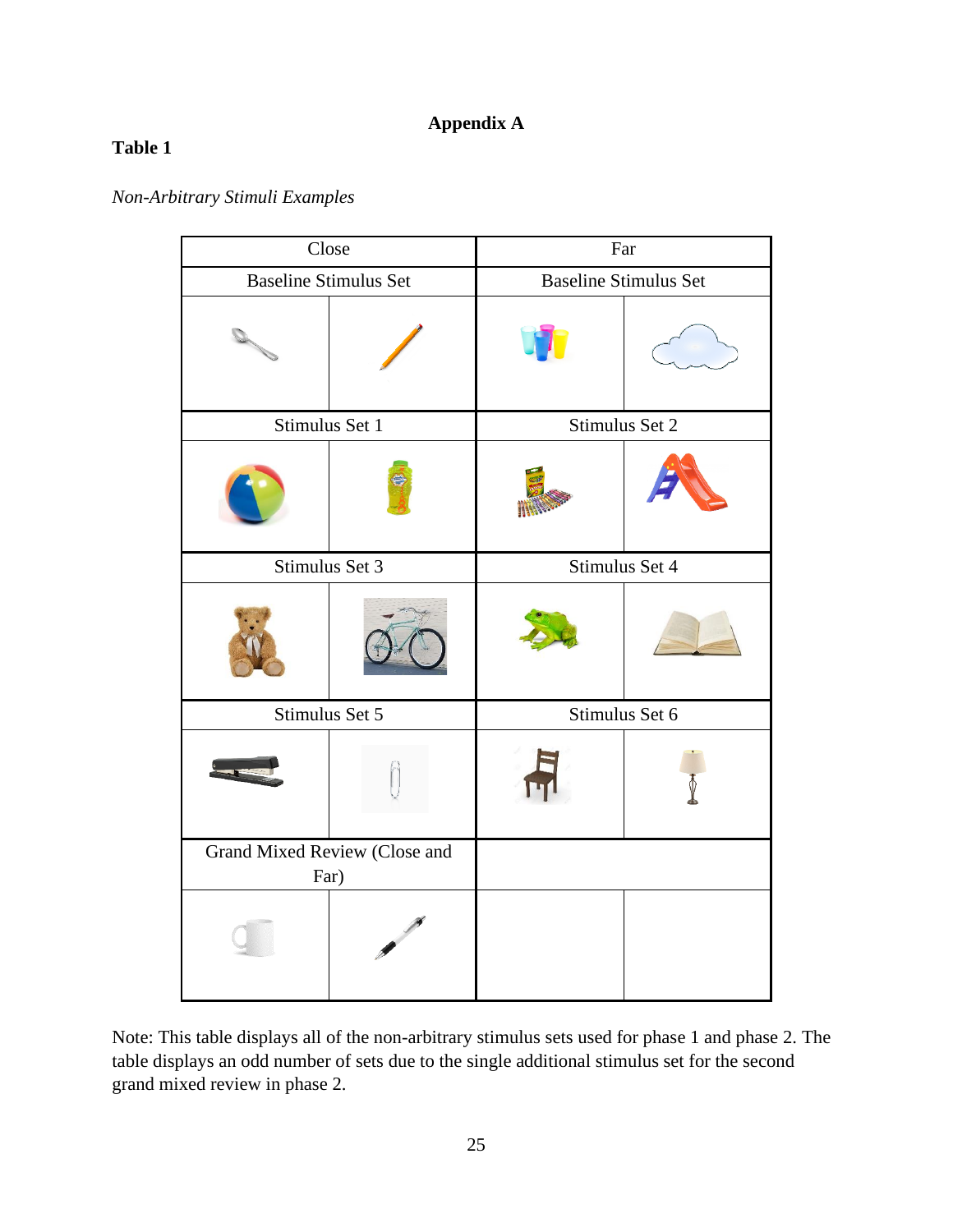## **Appendix B**

## **Table 2**





Note: This table displays all of the arbitrary stimulus sets used for phase 1 and phase 3. The columns labeled A, B, and C, are to designate the assigned position of the stimulus within the set. "A" indicates that the state is closest to the current location within the set, and "C" indicates that the state is the farthest from the current location within the set.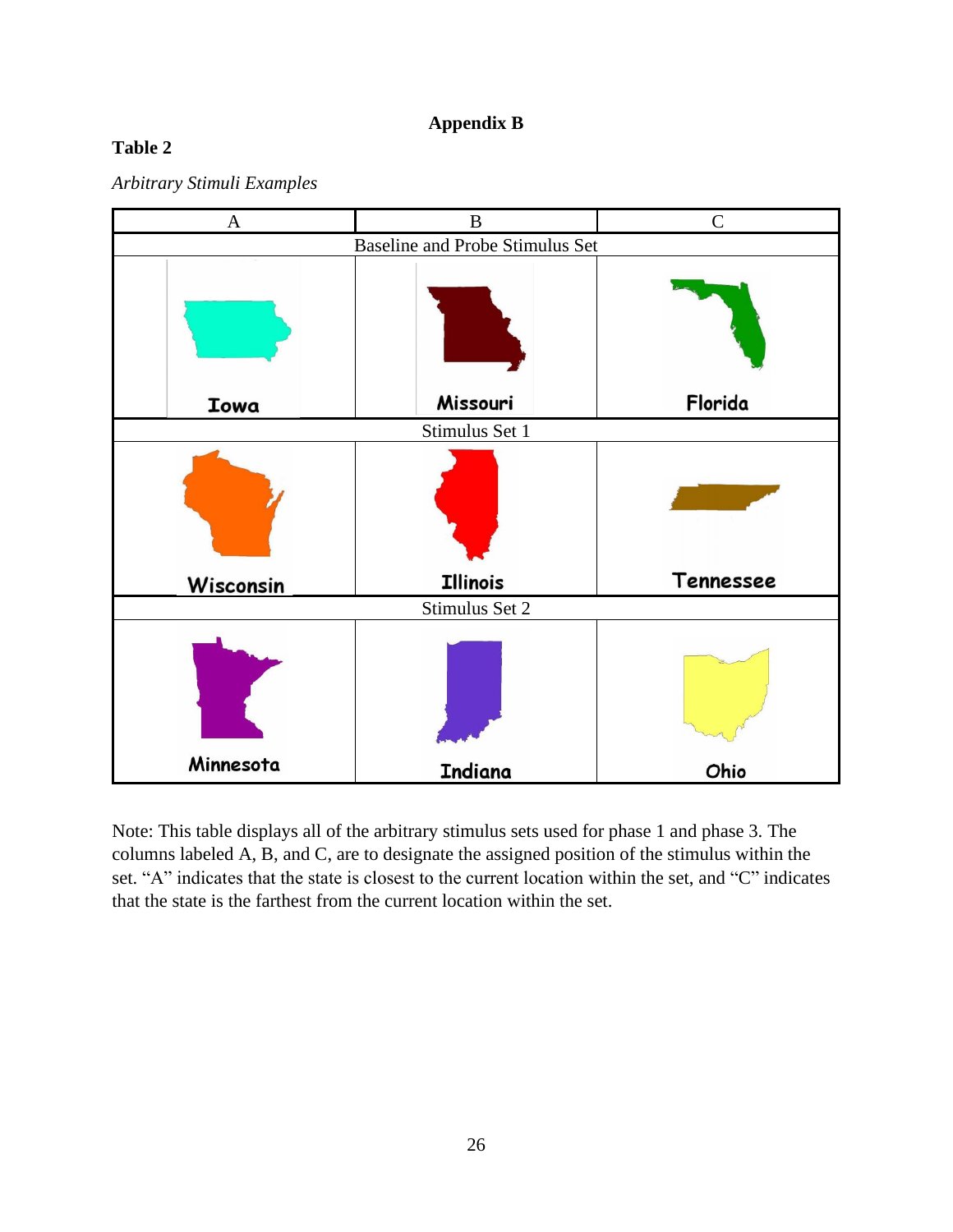**Appendix C**



#### Graduate Studies and Research Marquette, MI 49855-5301 906-227-2300 www.nmu.edu/graduatestudies/

#### **Memorandum**

| TO:             | Alexandra Vacha                                                               |
|-----------------|-------------------------------------------------------------------------------|
|                 | <b>Psychological Sciences Department</b>                                      |
| CC:             | Jacob Daar                                                                    |
|                 | Sarah Dartt                                                                   |
|                 | Kendra Bloom                                                                  |
|                 | Callie Berg                                                                   |
|                 | Julianna Weir                                                                 |
|                 | <b>Tiffanie Weeden</b>                                                        |
|                 | Victoria Mattson                                                              |
|                 | <b>Psychological Sciences Department</b>                                      |
| <b>FROM:</b>    | Dr. Lisa Schade Eckert                                                        |
|                 | Dean of Graduate Education and Research                                       |
| DATE:           | August 16, 2019                                                               |
| <b>SUBJECT:</b> | IRB Proposal HS19-1055                                                        |
|                 | "Using Relational Frame Theory to Teach Prepositions to Children with Autism" |
|                 | IRB Approval Date: 8/16/2019                                                  |
|                 | <b>Expiration Date: 8/15/2020</b>                                             |
|                 | Proposed Project Dates: 8/16/2019 - 8/15/2020                                 |
|                 |                                                                               |

Your proposal "Using Relational Frame Theory to Teach Prepositions to Children with Autism" has been approved by the NMU Institutional Review Board. Include your proposal number (HS19-1055) on all research materials and on any correspondence regarding this project.

- A. If a subject suffers an injury during research, or if there is an incident of non-compliance with IRB policies and procedures, you must take immediate action to assist the subject and notify the IRB chair (dereande@nmu.edu) and NMU's IRB administrator (leckert@nmu.edu) within 48 hours. Additionally, you must complete an Unanticipated Problem or Adverse Event Form for Research Involving Human Subjects
- B. Please remember that informed consent is a process beginning with a description of the project and insurance of participant understanding. Informed consent must continue throughout the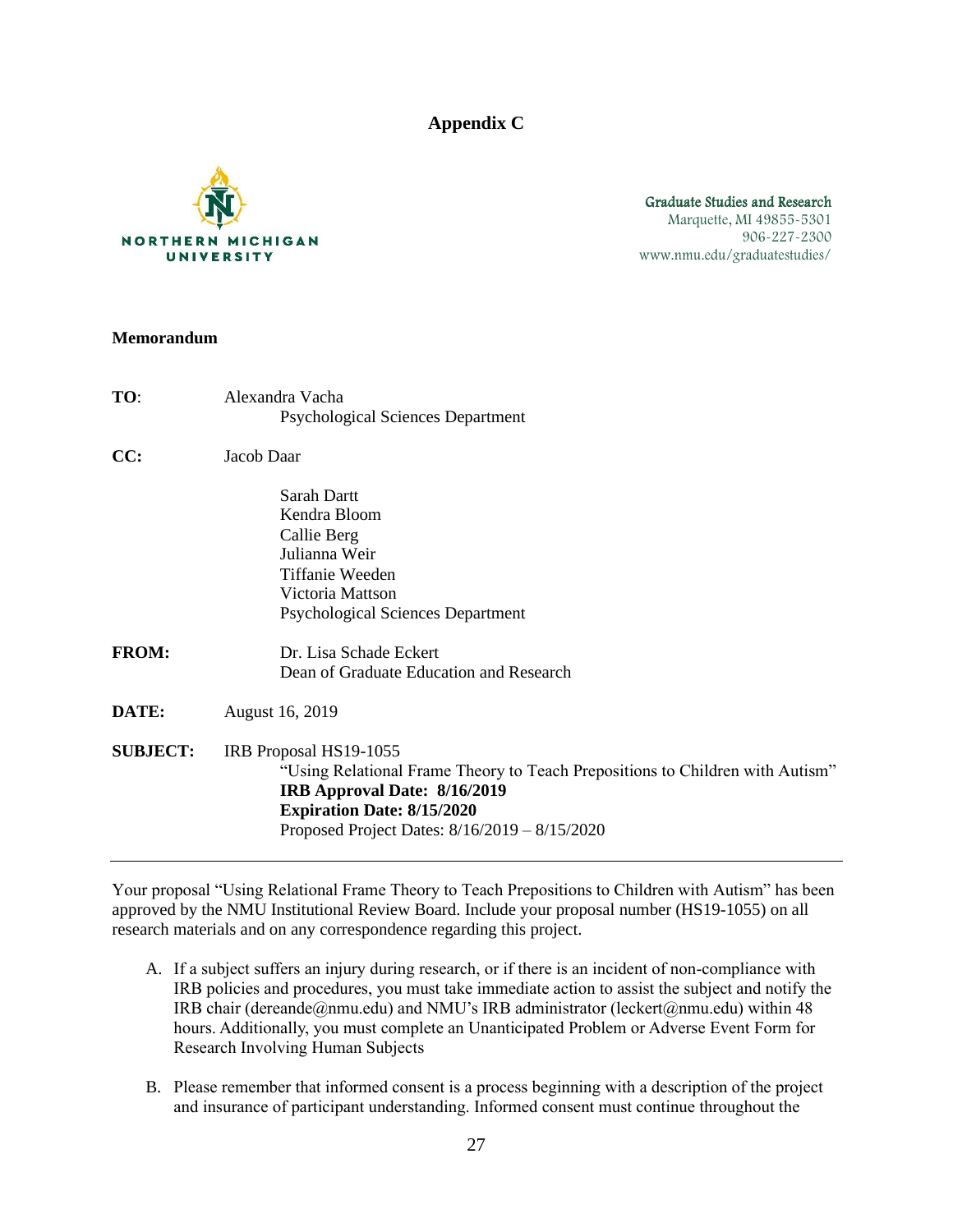project via a dialogue between the researcher and research participant.

- C. If you find that modifications of investigators, methods, or procedures are necessary, you must submit a Project Modification Form for Research Involving Human Subjects before collecting data.
- D. If you complete your project within 12 months from the date of your approval notification, you must submit a Project Completion Form for Research Involving Human Subjects. If you do not complete your project within 12 months from the date of your approval notification, you must submit a Project Renewal Form for Research Involving Human Subjects. You may apply for a one-year project renewal up to four times. Failure to submit a Project Completion Form or Project Renewal Form within 12 months from the date of your approval notification will result in a suspension of Human Subjects Research privileges for all investigators listed on the application until the form is submitted and approved.

All forms can be found at the NMU Grants and Research website: <http://www.nmu.edu/grantsandresearch/node/102>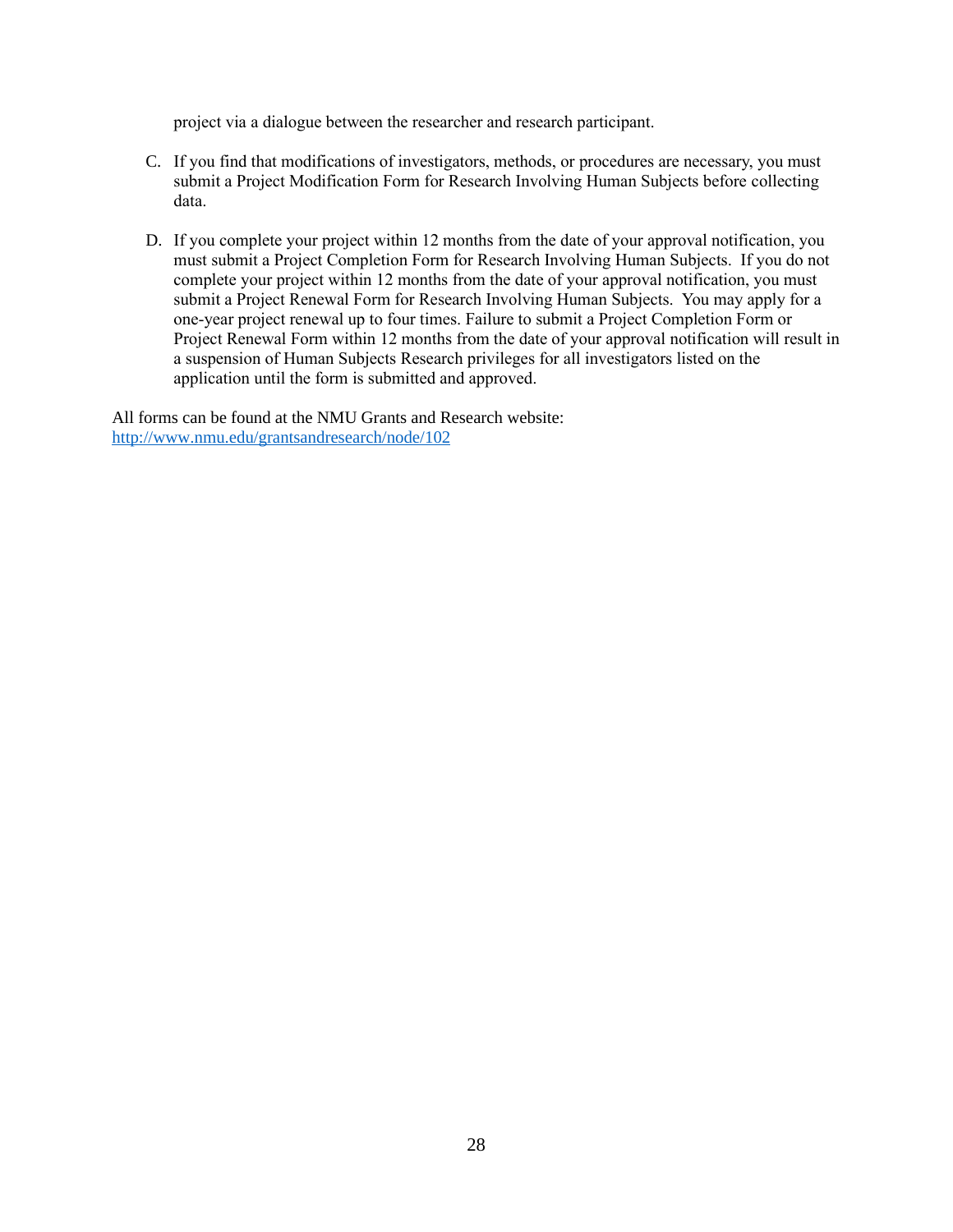

#### Graduate Studies and Research Marquette, MI 49855-5301 906-227-2300 www.nmu.edu/graduatestudies/

#### **MEMORANDUM**

| TO:          | Ally Vacha<br><b>Psychological Science Department</b>                                                                                                                                       |
|--------------|---------------------------------------------------------------------------------------------------------------------------------------------------------------------------------------------|
| CC:          | Jacob Daar<br><b>Psychological Science Department</b>                                                                                                                                       |
| DATE:        | February 7, 2020                                                                                                                                                                            |
| <b>FROM:</b> | Lisa Schade Eckert, Ph.D.<br>Dean of Graduate Education and Research                                                                                                                        |
| RE:          | Modification to HS19-1055<br>Original IRB Approval Date: 8/16/2019<br>Modification Approval Date: 2/7/2020<br>"Using Relational Frame Theory to Teach Prepositions to Children with Autism" |

Your modification for the project "Using Relational Frame Theory to Teach Prepositions to Children with Autism" has been approved by the Northern Michigan University Institutional Review Board. Please include your proposal number (HS19-1055) on all research materials and on any correspondence regarding this project.

Any additional personnel changes or revisions to your approved research plan must be approved by the IRB prior to implementation. Unless specified otherwise, all previous requirements included in your original approval notice remain in effect.

If you have any questions, please contact the IRB at hsrr@nmu.edu.